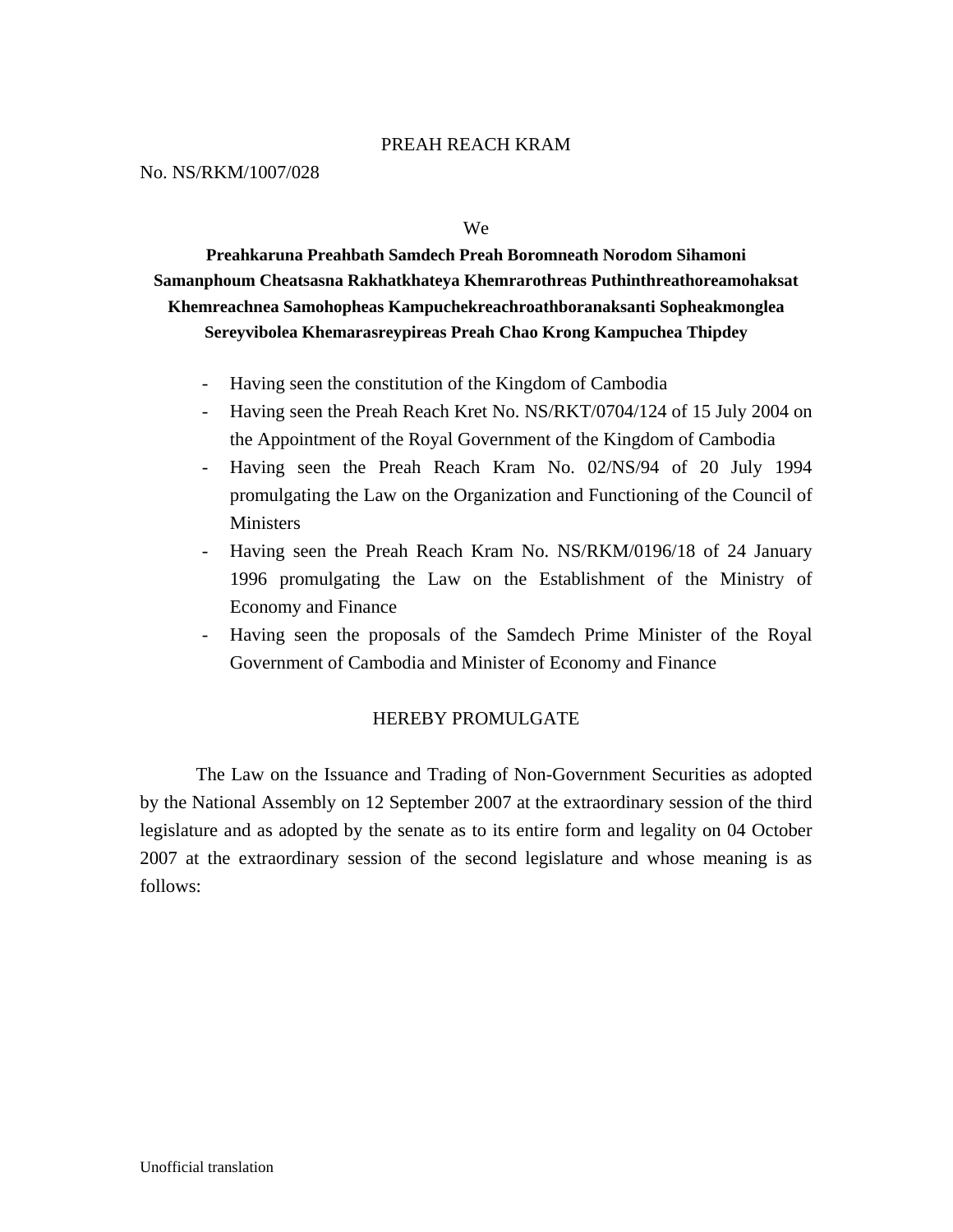# **LAW**

# **ON**

# **THE ISSUANCE AND TRADING OF NON-GOVERNMENT SECURITIES**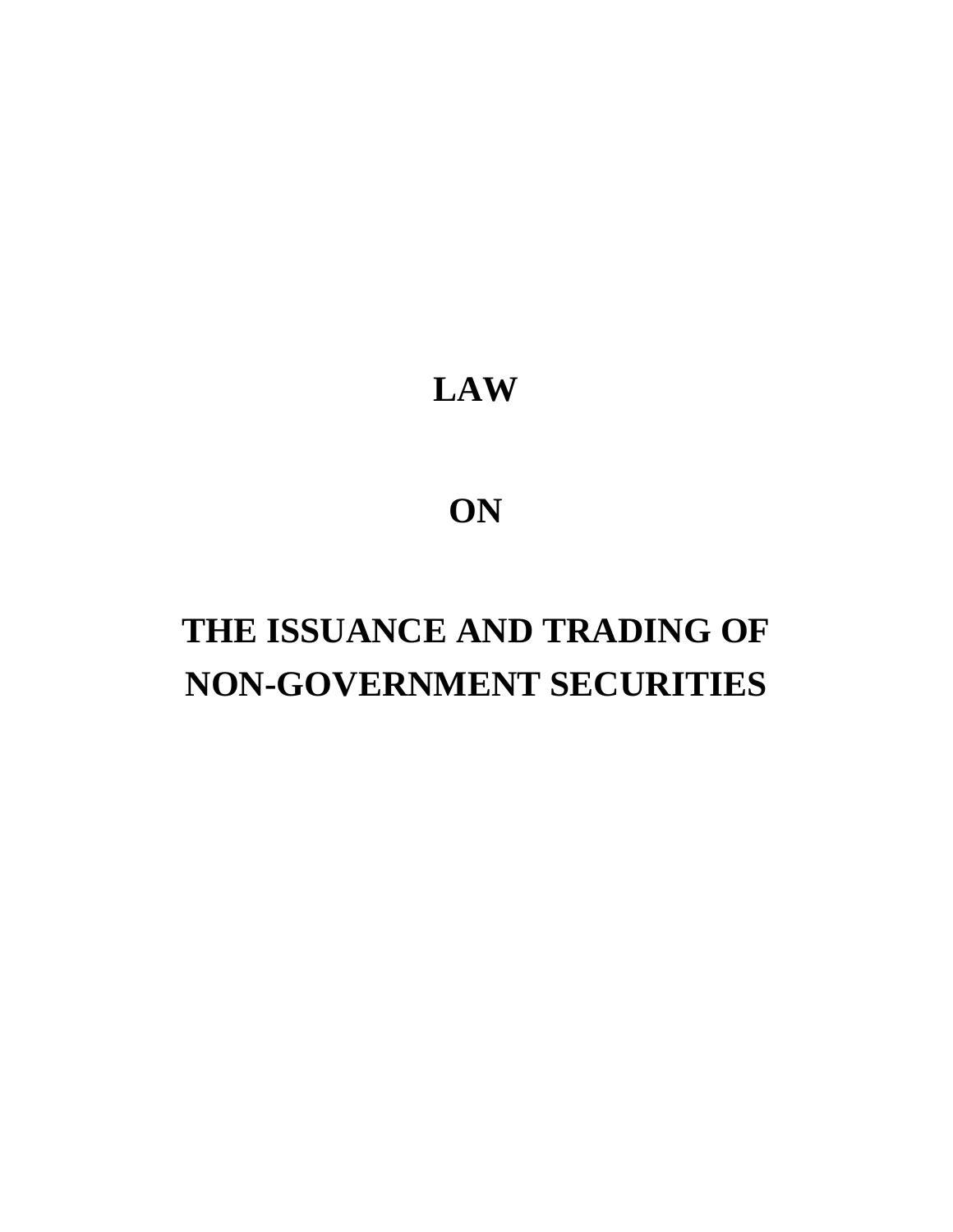#### **CHAPTER 1 GENERAL PROVISIONS**

#### **Article 1 – Objective**

The objective of this law is to regulate the securities exchange, clearing and settlement system, securities depositories and other operators in the securities markets who trade or provide financial services including public limited companies or registered legal entities that issue securities. The law contributes to socio-economic development through capital mobilization from the public or securities investors in order to meet the need for finance for investment.

#### **Article 2 – Purpose of this Law**

The purposes of the law:

- 1. develop and maintain the confidence of public investors in the Kingdom of Cambodia by protecting their lawful rights and ensuring that the offer, issue, purchase and sale of securities are carried out in a fair and orderly manner;
- 2. promote the effective regulation, efficiency and orderly development of the securities market in Cambodia;
- 3. encourage the mobilization of variety of saving tools through buying of securities and other financial instruments;
- 4. encourage foreign investment and participation in the securities market in the Kingdom of Cambodia; and
- 5. assist in facilitating the privatization of commercial enterprises currently owned and managed by the Government of the Kingdom of Cambodia.

#### **Article 3 – Scope of the Law**

The law shall cover non-government securities transactions in the Kingdom of Cambodia

#### **Article 4 – Definitions**

Terminologies used in this law are defined in the glossary which is annexed herewith.

#### **CHAPTER 2 CAMBODIA SECURITIES AND EXCHANGE COMMISSION**

#### **Article 5 – Mandate of the Cambodia Securities and Exchange Commission**

Cambodia Securities and Exchange Commission (hereafter referred to as CSEC" shall be established under this law consisting of a Chairperson and 08 (eight) members which shall be appointed under sub-decree. CSEC Members shall have mandate of 05 (five)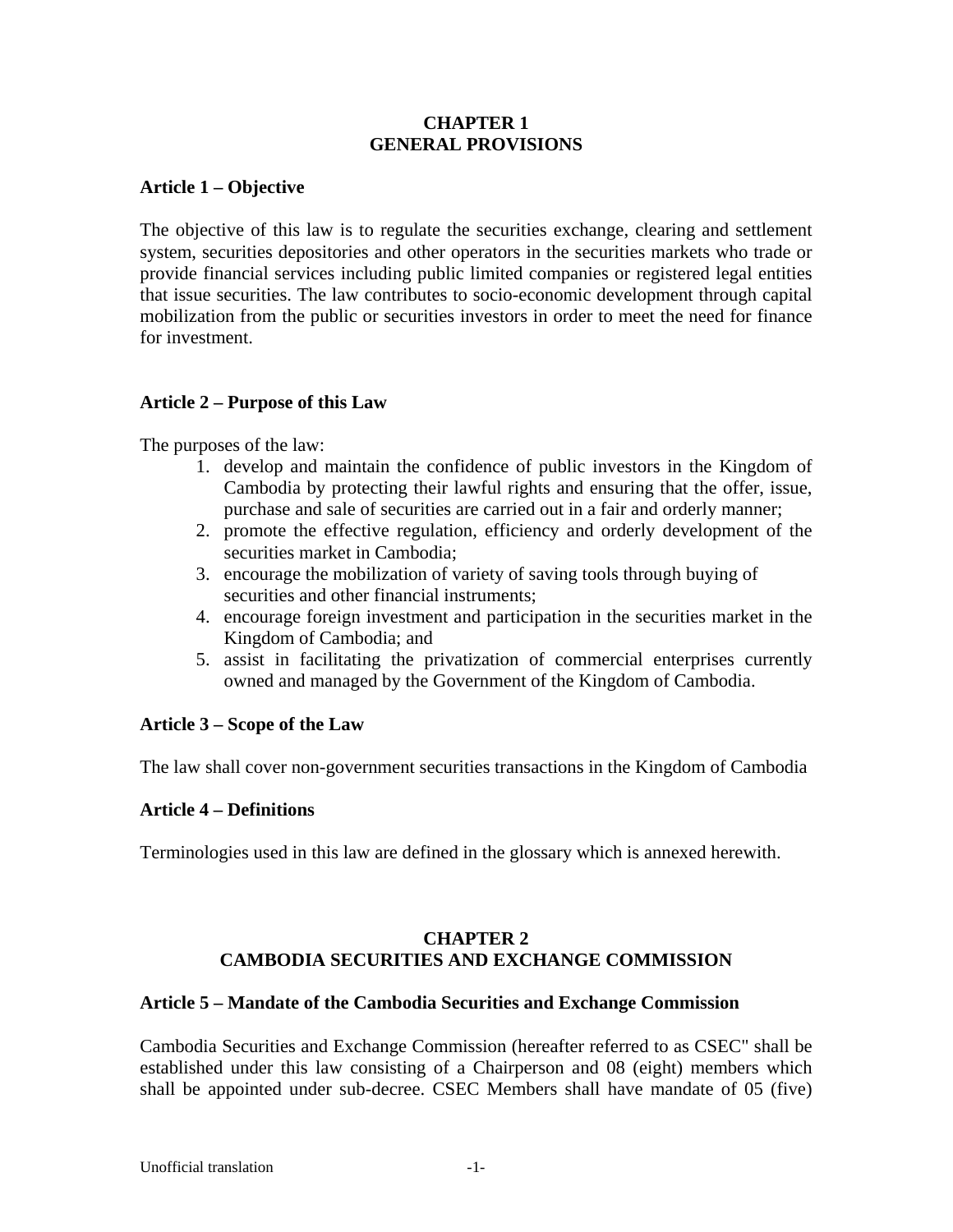years. CSEC members may be discharged or transferred from the positions prior to the expiry of their appointment. CSEC members may be reappointed at the request of CSEC Chairperson after their term of appointment has expired.

#### **Article 6 – Composition of the Cambodia Securities and Exchange Commission**

Chairperson of CSEC shall be the Minister of Economy and Finance. The composition of CSEC members shall consist of the following:

- 1. Representative from the Ministry of Economy and Finance 01 (one) person 2. Representative from the National Bank of Cambodia 01 (one) person
- 3. Representative from the Ministry of Commerce 01 (one) person
- 
- 4. Representative from the Ministry of Justice 01 (one) person
- 5. Representative from the Cabinet of Council of Ministers 01 (one) person
- 6. Director General of CSEC 01 (one) person
	-
- 7. Experts in securities 02 (two) persons,

who are neutral in their positions and shall be selected and proposed by the Ministry of Economy and Finance.

 The candidacy of the director general of CSEC shall be selected and proposed by the Minister of Economy and Finance to the head of the Royal Government of Cambodia. Experts who serve as CSEC members shall hold post graduate degrees, be competent and have appropriate qualifications to carry out their duties, as well as have experience in one or more fields relating to business, company management, securities market, law, economics, accounting and other related fields.

# **Article 7 – Functions of the Securities and Exchange Commission of Cambodia**

CSEC shall have the following functions:

- 1. to regulate and supervise securities markets, both government and nongovernment, in the Kingdom of Cambodia;
- 2. to enforce policy with respect to securities market;
- 3. to formulate conditions for granting approvals to the operators of a securities market, clearance and settlement facility, and securities depository;
- 4. to formulate conditions for granting license to securities companies and securities company representatives;
- 5. to promote and encourage compliance with the requirements of this law;
- 6. to play a role as an institution to examine and solves complaints against licensed legal entities' decision affecting the benefits of participants or investors;
- 7. to consult with any qualified person to develop policies for the purpose of developing a securities market in the Kingdom of Cambodia;
- 8. to fulfill other duties prescribed by sub-decree.

# **Article 8 – Function of Director General of CSEC**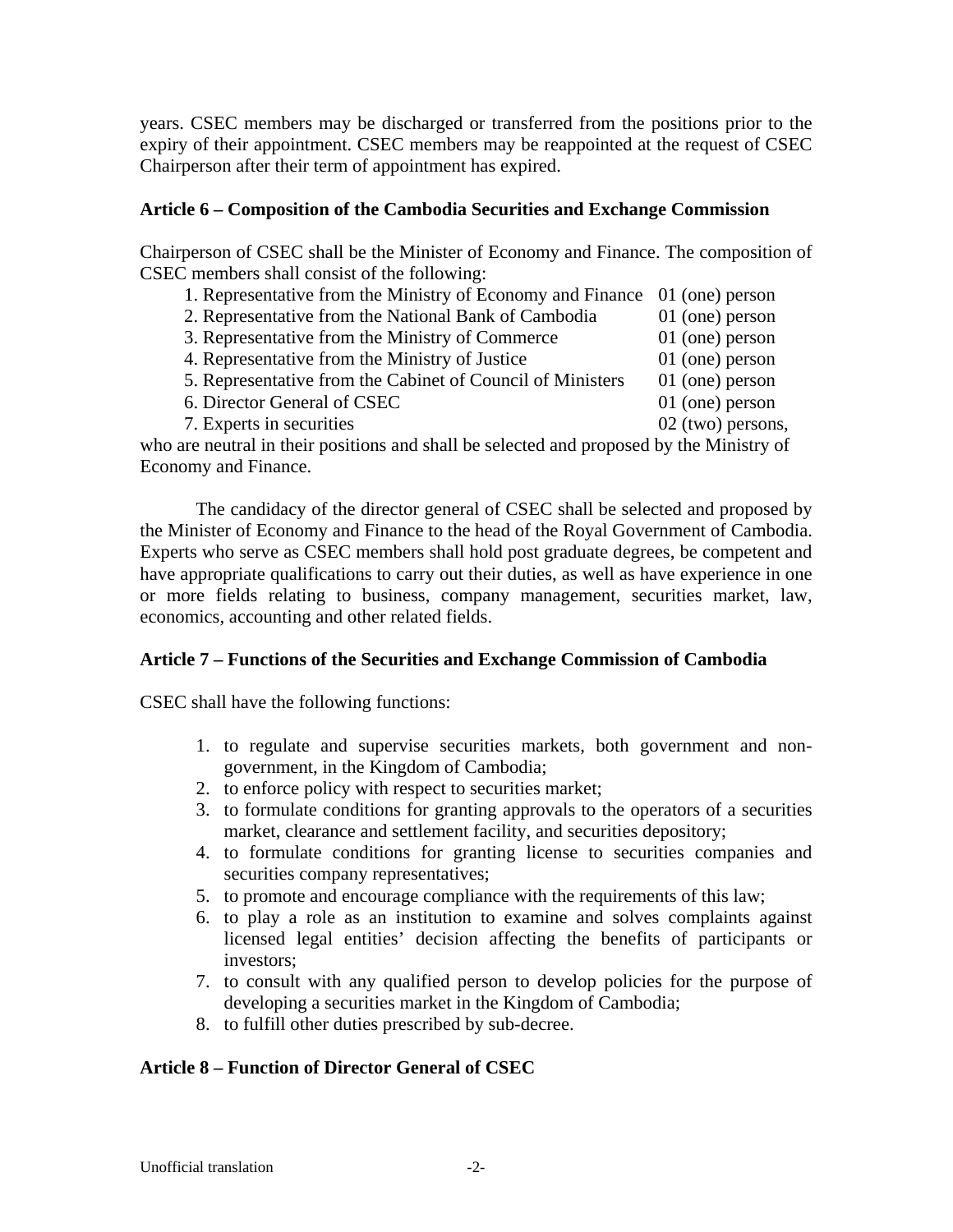Director general of CSEC shall have the following functions:

- 1. to supervise the staff and officers responsible for providing administrative support to the CSEC with respect to the development, regulation and supervision of securities market in the Kingdom of Cambodia;
- 2. to report on a regular basis and make recommendation to the Chairperson and all members of CSEC on all matters relating to the development, regulation and supervision of securities market in the Kingdom of Cambodia including the proposals for amendment of law and related regulation ;
- 3. to examine proposals to make public offers of securities and approve the proposals complying with the requirements of this law and other regulation set by CSEC;
- 4. to examine disclosure documents required to be lodged with the CSEC in relation to a proposed public offer of non-government securities to ensure compliance with the requirements of this law and other regulation of the law on commercial enterprises and to approve and register the documents that satisfy all requirements;
- 5. to supervise continuous disclosure to the securities market of financial and non-financial information regarding the activities of public limited companies and permitted entities that issue non-government securities to public investors;
- 6. to monitor compliance by public limited companies and permitted entities that issue non-government securities to public investors with the requirements of related laws and take appropriate enforcement action in cases of a material breach;
- 7. in relation to securities markets, clearing and settlement facilities and securities depository, director general of CSEC shall:
	- a.) check and review applications for licenses and grant approvals where the applicant satisfies the requirements of this law and other rules and regulations determined by CSEC;
	- b.) check and review and approve any amendments to the operating rules of an approved market, facility or depository;
	- c.) to monitor the activities of the approved operator of an approved market, facility or depository for compliance with their approval and the law and other rules and regulations determined by CSEC;
	- d.) to investigate any suspected material breach of an approved entity's approval, or a breach of a requirement of this law, and take appropriate enforcement action, including the suspension or revocation of an approval;
	- e.) before an approval and revocation of the approval, director general shall make consultation with the plenary session of CSEC;
- 8. in relation to securities firms and representatives of securities firms, director general of CSEC shall: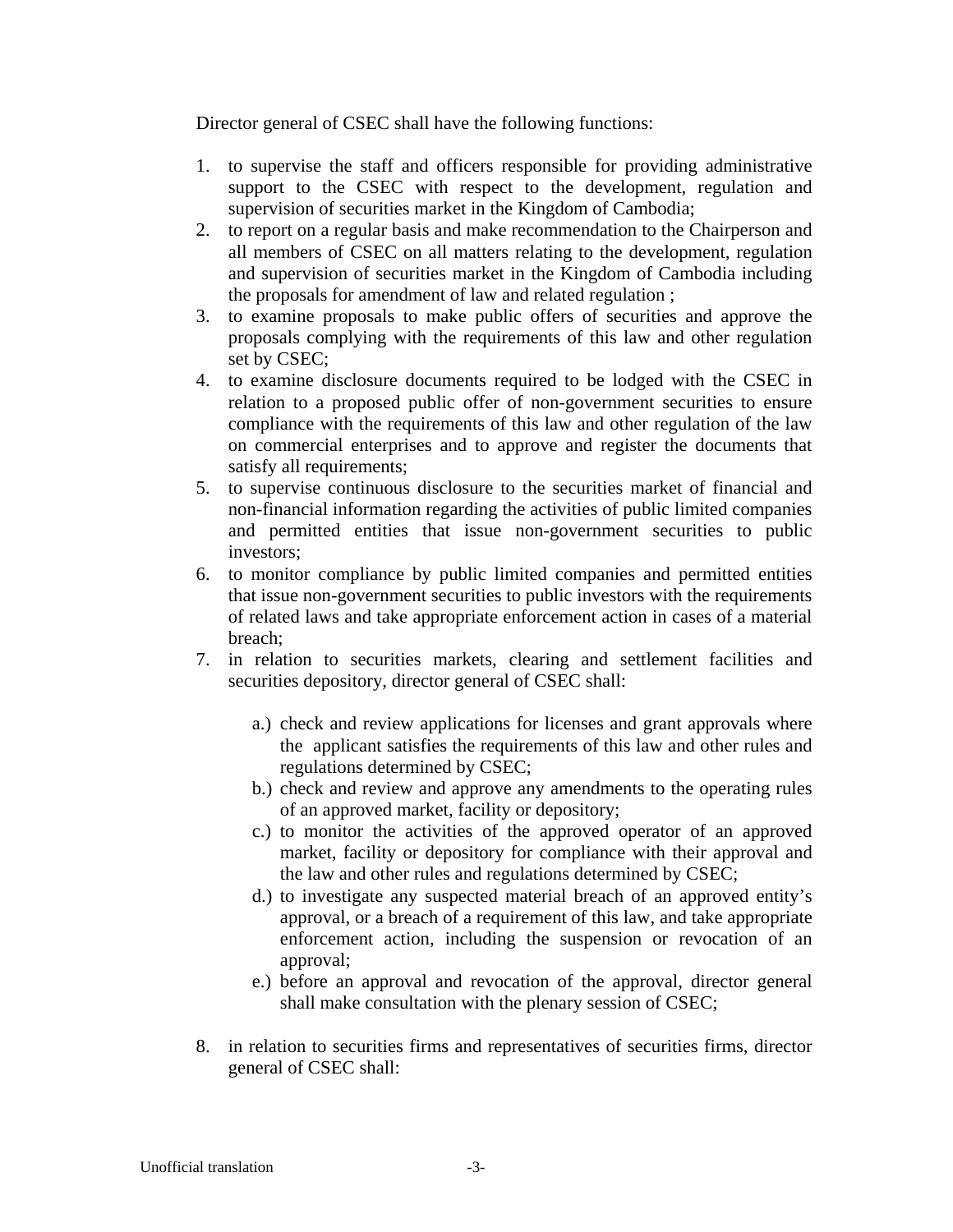- a.) review applications for licenses and grant licenses where the applicant satisfies the requirements of this law and other rules and regulations determined by CSEC;
- b.) monitor the activities of license holders for compliance with the conditions of their operating licenses, including financial conditions;
- c.) to monitor compliance with the business conduct requirements of this law and law on commercial enterprises;
- d.) consider applications to authorize an entity to act as a self-regulatory organization for securities dealers or investment advisers and grant such authorization if the applicant meets the determined requirements;
- e.) monitor compliance by any self-regulatory organization with the terms of their authorization; and
- f.) investigate any suspected material breach of a licensee's license or authorization, or breach of any other requirement of this Law, and take appropriate enforcement action, including the suspension or revocation of a license or authorization; and
- 9. to take all reasonable steps, as permitted under this law, to detect and suppress illegal, unethical and improper practices in relation to dealings in securities business.

#### **Article 9 – Powers of the director general in managing CSEC**

For the purpose of carrying out its functions under this law, the director general shall have the following powers:

- 1. to delegate any powers to individual staff of the CSEC or any other person with prior approval of the Minister of Economy and Finance;
- 2. if the director general of CSEC has reason to believe that an offence has been committed under this law the director general may designate its staff to conduct investigation into the affairs of:
	- a.) any approved or licensed person;
	- b.) any person that offers securities to the public for sale or subscription;
	- c.) any public limited company or permitted entity whose securities are listed or quoted on the securities market; and
	- d.) any other person.
- 3. to gather evidence from persons under investigation;
- 4. to immediately report its findings to the Chairperson and members of CSEC, including any recommended enforcement action;
- 5. to refer any report that recommends prosecution of an offence to the Public Prosecutor;
- 6. to conduct surveillance of any approved securities market;
- 7. to publish the names and activities of persons that have been convicted of an offence under this law or been the subject of disciplinary action by the CSEC;
- 8. to revoke or suspend a license, approval or registration granted by the CSEC
- 9. Other powers provided under Article 45 of this law.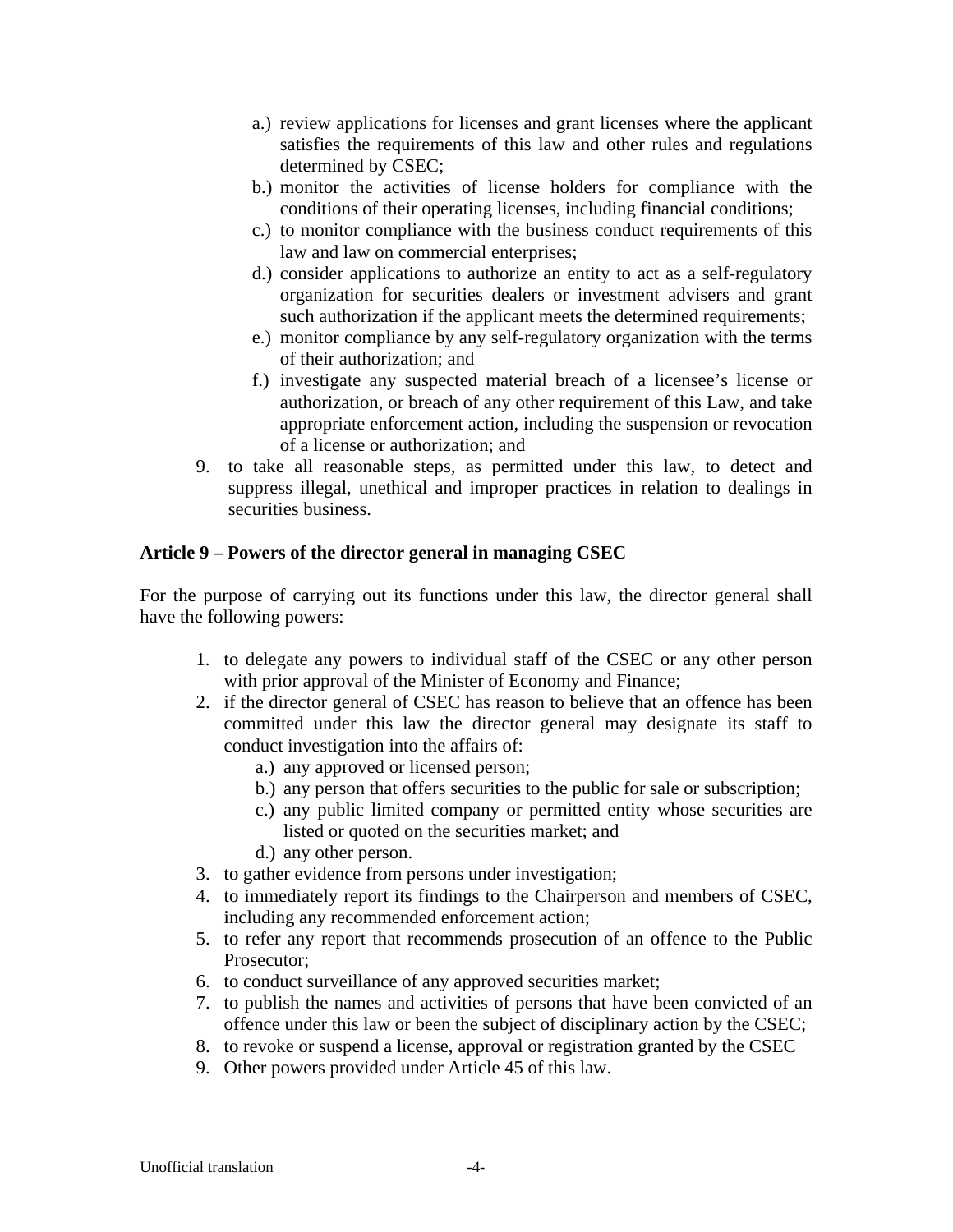#### **Article 10 – Special rights of CSEC**

Officers of CSEC have legal capacity as judicial police and have functions as prescribed in penal procedure code in relation to the roles and functions of judicial police.

#### **Article 11 – Organization and functioning of the CSEC**

Organization and functioning of the CSEC shall be provided by a sub-decree. CSEC shall have its own separate budget.

#### **CHAPTER 3 OFFER AND ISSUE OF SECURITIES**

#### **Article 12 – Issuance and public offer of securities**

No person can issue and make public offer of new securities unless the person is approved by CSEC in relation to proposed public offer in accordance with law and any requirements provided by CSEC. The person must pay any application fee prescribed in accordance with this law.

#### **Article 13 – Examination on the proposal of issue and public offer of securities**

CSEC director general must examine every proposal submitted under Article 12 of this law and advise the person who submitted the proposal within 3 (three) months from the submission day on whether CSEC considers the proposal to be in the interest of the public of Cambodia.

#### **Article 14 – Conditions for the proposal of issue and public offer of securities**

For the purpose of determining whether a proposal to which this Chapter applies is in the interest of the public of Cambodia, the director general of CSEC shall have regard to:

- 1. the quality of the governance and financial history of the issuer of the securities;
- 2. the needs of the securities market and the capital market generally in Cambodia, including the need to develop viable markets;
- 3. the likelihood of the success of the proposed issue and public offer, including the existence of an underwriting agreement or a proposal to enter into an underwriting agreement which would ensure that all the securities offered for subscription or sale under the proposed public offer would be issued or sold;
- 4. the requirements for listing securities on a relevant securities market;
- 5. the requirements for issuing a disclosure document in accordance with this Chapter; and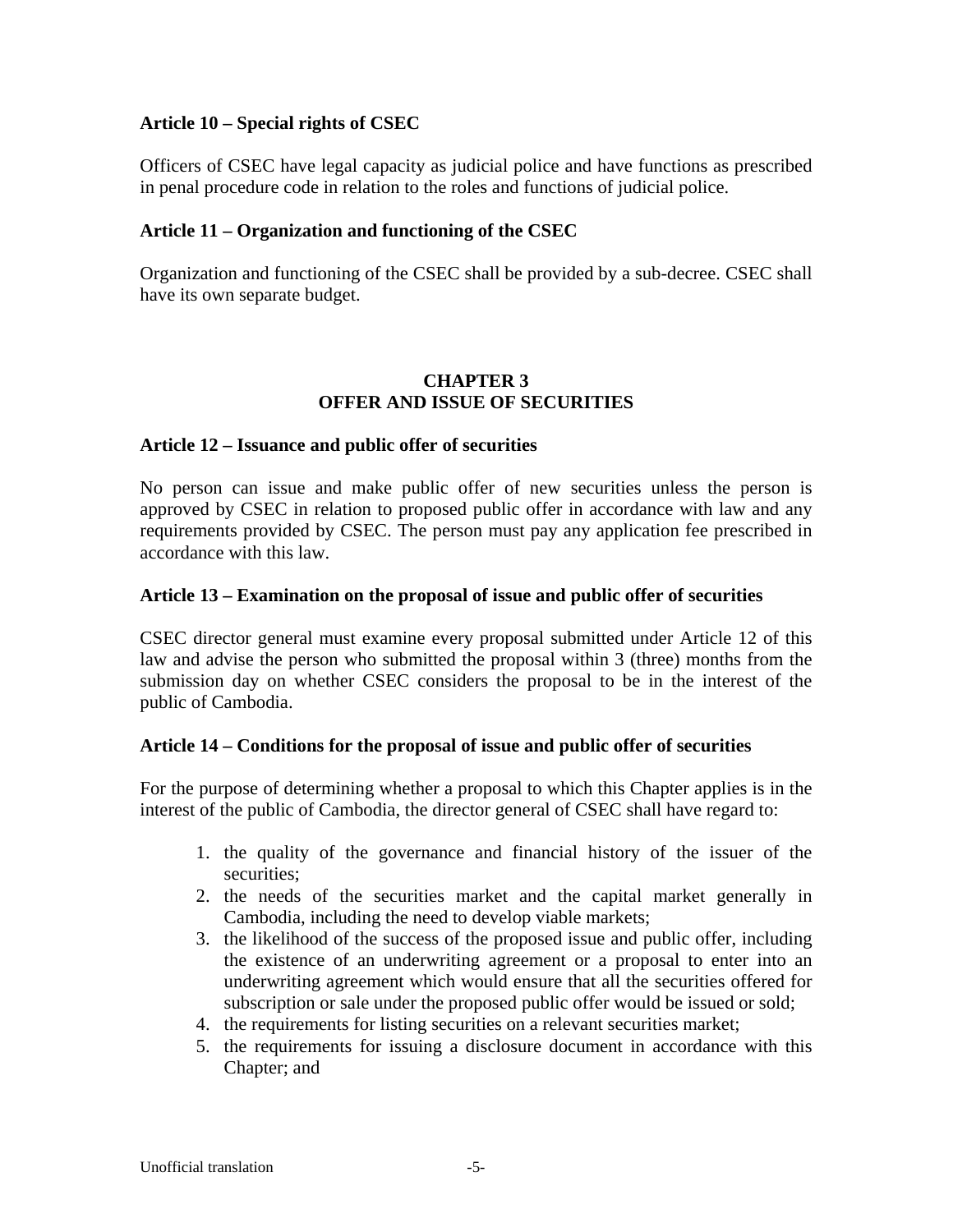6. any other matter that the director general of CSEC regards as relevant to protecting the public interest in relation to the proposal.

# **Article 15 – Approval of proposed issue and offer of securities**

If the SECS approves a proposal submitted under Article 12 of this law, the person or persons who made the proposal may proceed to implement the making of a public offer of securities under the proposal in accordance with this law.

#### **Article 16 – Public offer of securities**

A person must not make a public offer of securities in Cambodia unless:

- 1. the securities to which the offer relates would be or have been issued by a public limited company registered in Cambodia or a permitted entity that is prescribed in accordance with existing laws and regulation; and
- 2. except where the offer is an exempt offer as prescribed by sub-decree in accordance with this law, the terms of the offer and a disclosure document in relation to the offer which complies with the requirements of this law and any other requirements prescribed in accordance with this law shall have been approved in advance by director general of CSEC and, in the case of the disclosure document, registered by CSEC.

# **Article 17 – Application for approval and registration of disclosure document**

A person who proposes to make a public offer of securities may apply for approval of the proposed offer and approval and registration of a disclosure document in relation to the proposed offer to CSEC. The person shall:

- 1. lodge an application in the prescribed form, which includes a copy of the terms of the proposed public offer of securities and a disclosure document that meets the requirements of this law and any requirements prescribed in accordance with this law; and
- 2. pay the prescribed fee for lodgment of such an application.

#### **Article 18 – Registration and approval of disclosure document**

The director general of CSEC may approve and register a disclosure document lodged with the CSEC only if it is satisfied that the document meets the requirements of laws and any requirements prescribed in accordance with this law.

# **Article 19 – Refusal of disclosure document**

The refusal of disclosure document shall be processed as follows: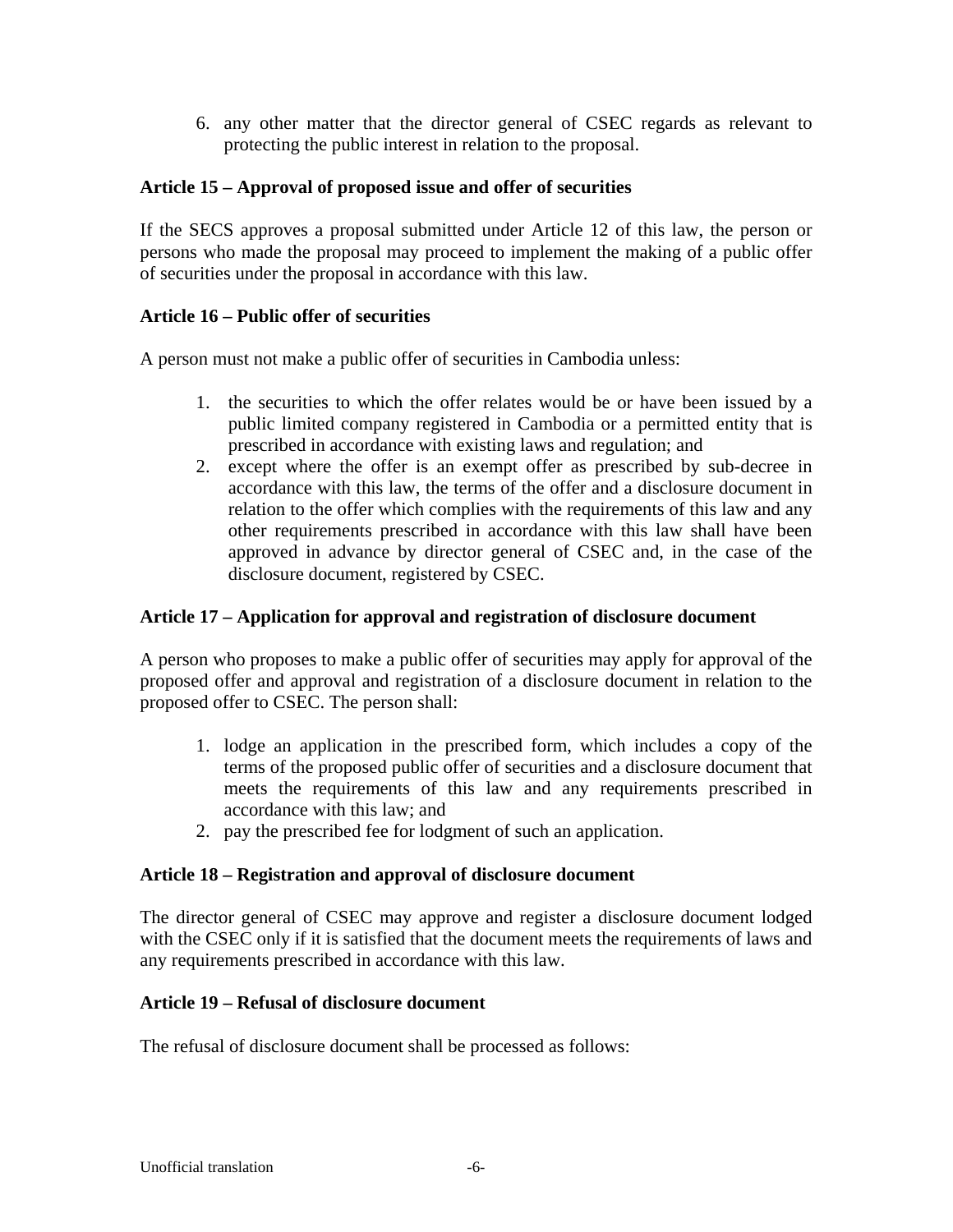- 1. If the director general of CSEC is not satisfied that a disclosure document lodged for approval meets the requirements of this law or any requirements prescribed under this law, he/she shall advise the applicant in writing, giving:
	- a. its reasons;
	- b. an opportunity for the applicant or the issuer of the securities to provide further explanation of the merits of the proposed public offer; and
	- c. an opportunity for the applicant or the issuer of the securities to amend the disclosure document.
- 2. If the disclosure document is amended and the director general of CSEC is still not satisfied that it complies with requirements of this law or any requirements prescribed under this law, the director general of CSEC shall advise the applicant in writing as soon as possible that the disclosure document has been refused registration.

#### **Article 20 – Supplementary disclosure document**

During the life of the disclosure document, the issuer of the disclosure document or the issuer of the securities to which the disclosure document relates, as the case may be, must lodge a supplementary or replacement disclosure document with CSEC for approval and registration, if the issuer of the disclosure document or the issuer of the securities to which the supplementary disclosure document relates becomes aware that:

- 1. there has been a significant change affecting a matter contained in the lodged disclosure document;
- 2. a significant new matter has arisen which would have been required under this law or a requirement prescribed under the law had the matter arisen when the disclosure document was prepared; or
- 3. the disclosure document contains a significant statement that is false or misleading or there is a significant omission from the disclosure document,

The issuer of the disclosure document or the issuer of the securities to which disclosure document relates must not publish the supplementary or replacement disclosure document unless CSEC has approved and registered the supplementary or replacement disclosure.

#### **Article 21 – Suspension or cancellation of registered disclosure document**

The director general of CSEC may suspend the registration of disclosure document in the public interest if he/she is satisfied that a registered disclosure document, including a supplementary or replacement disclosure document:

1. contains any significant information that is false or misleading or omits any significant information; or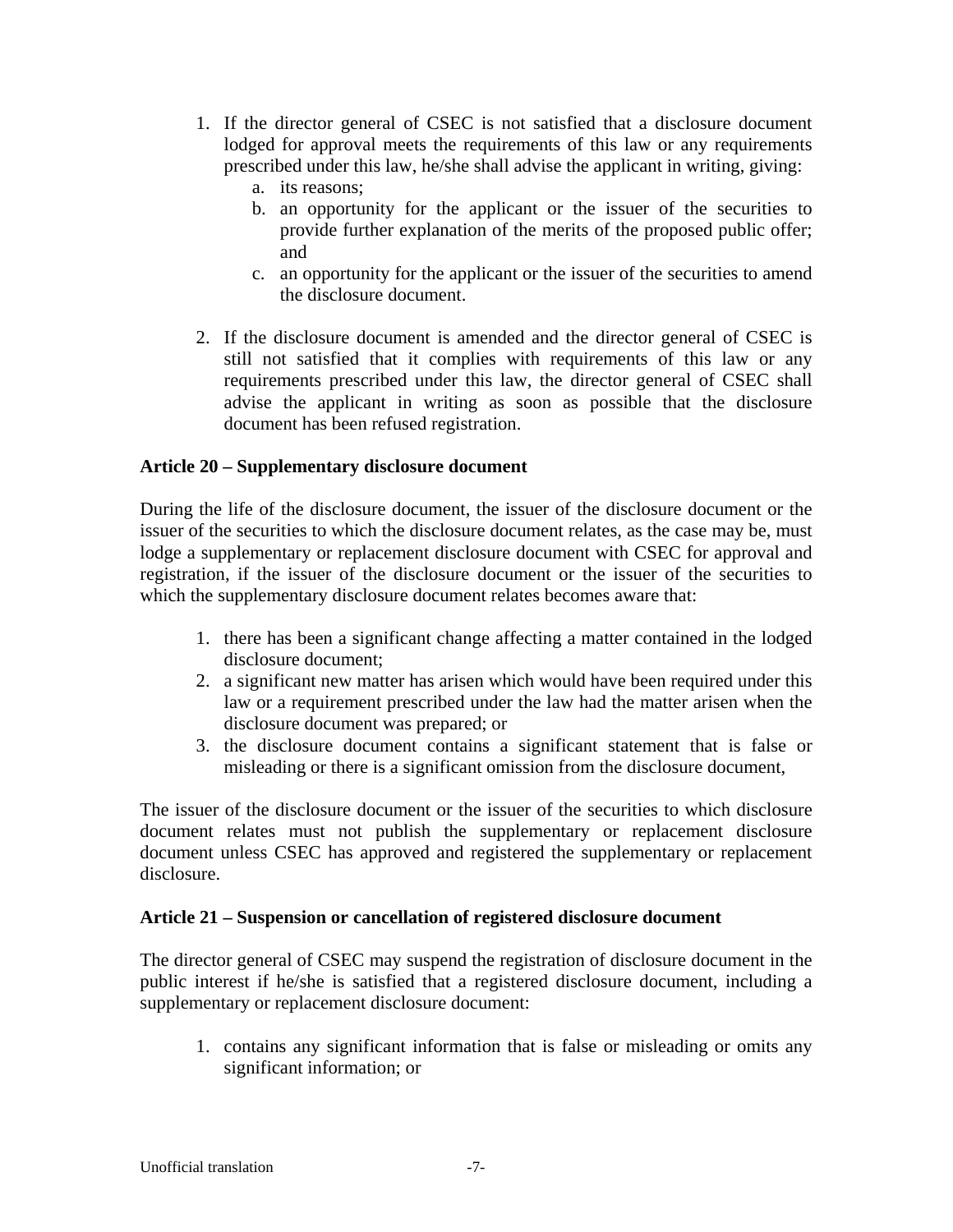2. does not comply with this law and any requirements prescribed under this law.

The suspension of the registration of the disclosure document shall be made for a specified period not exceeding 01 (one) month and, following the period of suspension, the director general of CSEC may cancel the registration of the disclosure document if not satisfied that the issue that gave rise to the suspension has been adequately addressed.

#### **Article 22 – Additional requirements relating to the offer or issue of securities**

Other requirements relating to the regulation and supervision of the public offer and issue of securities may be prescribed pursuant to this law by CSEC.

# **CHAPTER 4 CONDUCT OF SECURITIES MARKET**

#### **Article 23 – Requirement to be approved as the operator of a securities market, clearance and settlement facility or securities depository**

A person must not operate a securities market (including a securities exchange), a clearance and settlement facility or a securities depository unless the person has been approved by the director general of CSEC to operate the market, facility or depository in accordance with this law or any other effective laws. This Article shall not apply to the National Bank of Cambodia that may operate clearance and settlement facilities or securities depository.

#### **Article 24 – Application to operate a securities market, clearance and settlement facility or securities depository**

An application to operate a securities market, clearance and settlement facility or security depository shall be processed as follows:

- 1. A person may make an application for approval to operate a securities market, a clearance and settlement facility or a securities depository by lodging an application with CSEC in the form prescribed and paying the fee prescribed by CSEC.
- 2. The director general of CSEC must give a copy of an application it receives under paragraph (1.) of this article to the Chairperson and members of CSEC with advice about the application as soon as practicable after the lodgment of the application.
- 3. The director general of CSEC may require an applicant to supply such further information as it considers necessary and may refuse to proceed with the application until such information is supplied.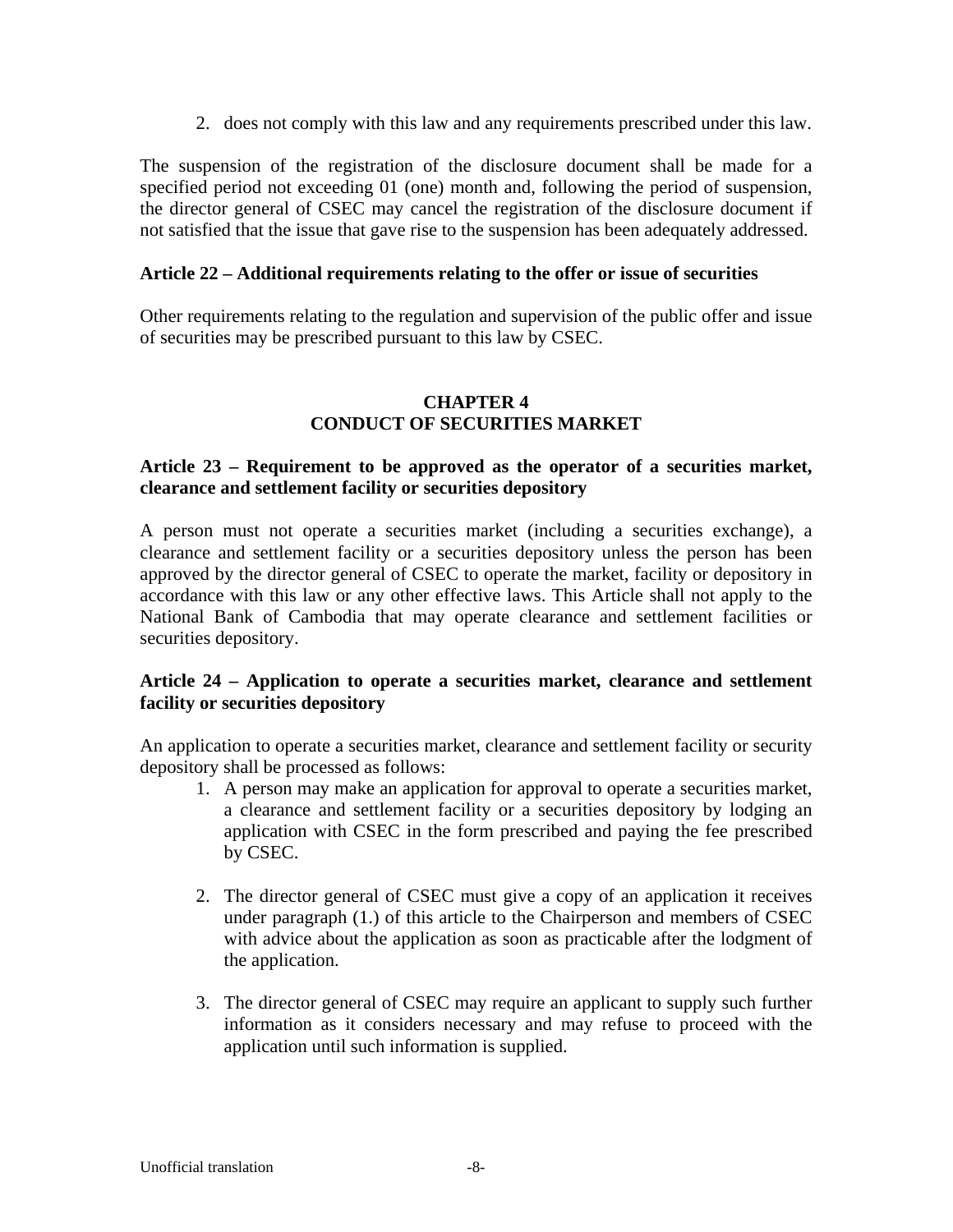# **Article 25 – Approval of application**

Approval given to an application to operate a securities market, clearance and settlement facility or security depository shall be as follows:

- 1. Director general of CSEC, following a decision made by the plenary session of CSEC, shall grant an approval to a person to operate a securities market, clearance and settlement facility or securities depository if he/she is satisfied that the application meets the requirements prescribed in accordance with this law.
- 2. The director general of CSEC shall not refuse to grant an approval without first giving the applicant the reasons in writing and giving the applicant an opportunity to be heard.
- 3. If the director general of CSEC grants an approval under paragraph (1.):
	- the approval shall be subject to any conditions prescribed in accordance with this law; and
	- at any time during the life of the approval, the director general of CSEC may, following the decision made by CSEC, impose additional conditions on the approval, or vary or revoke such additional conditions.

#### **Article 26 – Securities market to have access to a clearance and settlement facility**

Before the director general of CSEC may grant approval for an application to operate a securities market, the applicant must satisfy the CSEC that the securities market which the applicant proposes to operate will have access to adequate clearance and settlement arrangements for transactions conducted on the securities market.

# **Article 27 – Suspension and revocation of approval**

The director general of CSEC shall have following power to regulate the operator of a securities market, clearance and settlement facility or security depository:

- 1. If, after the grant of an approval under this Chapter, the director general of CSEC is satisfied that the operator of the securities market, clearance and settlement facility or securities depository has contravened a condition of the approval or a requirement of this law and any requirement prescribed in accordance with this law, the director general of CSEC may do any of the following:
	- a. direct the person holding the approval to comply with the condition or requirement;
	- b. impose further conditions or restrictions on the approval;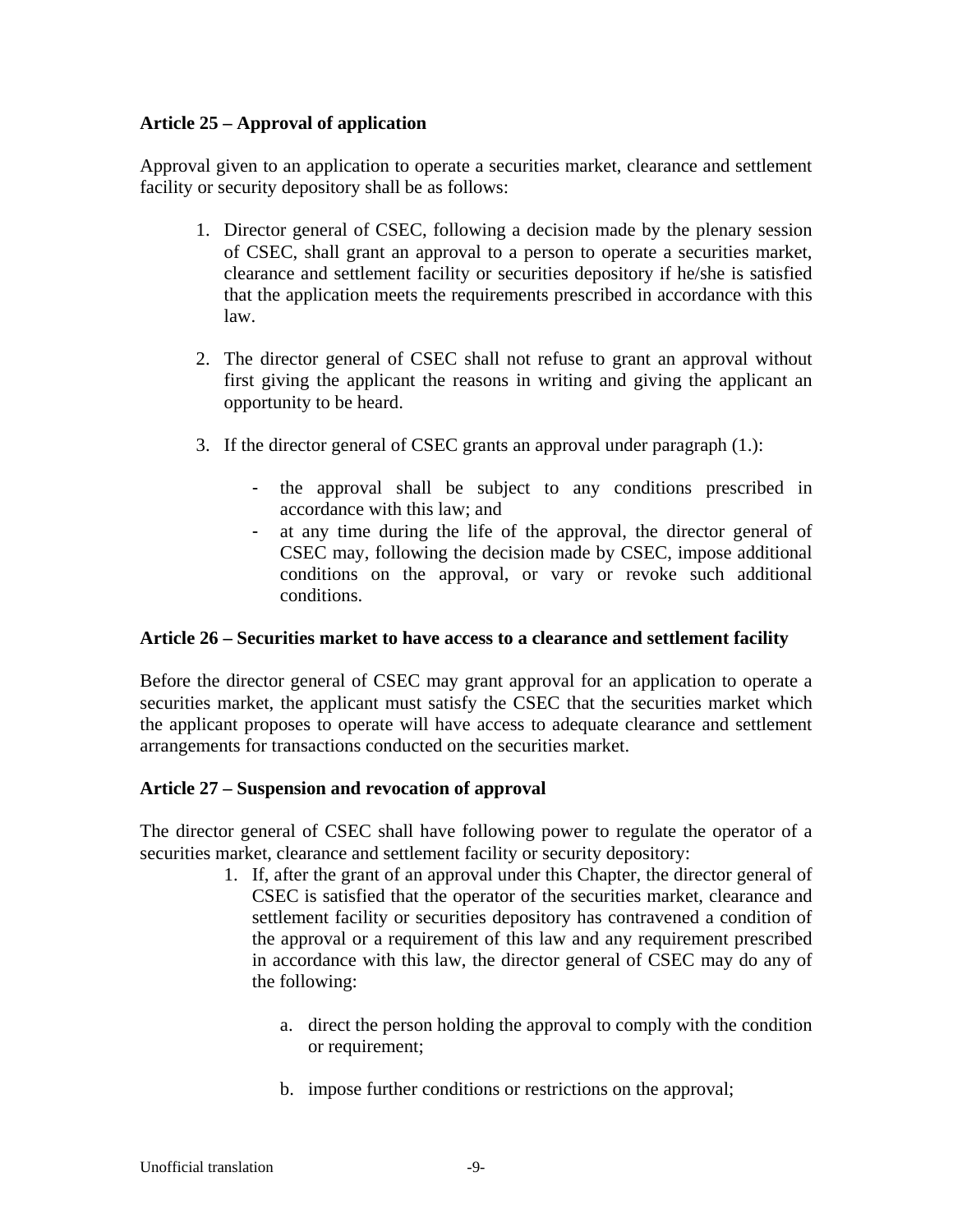- c. suspend the approval until the holder of the approval has shown substantial compliance with the condition or requirement; or
- d. revoke the approval.
- 2. The director general of CSEC shall not take action under paragraph (1.) without first consulting CSEC through plenary session and giving the holder of the approval reasons in writing and an opportunity to be heard.

#### **Article 28 – Operating rules and procedures of approved securities market, clearance and settlement facility, or securities depository**

A person shall not put into practice the operating rules and procedures of securities market, clearance and settlement facility, or securities depository unless they are approved by CSEC. The operating rules and procedures of an approved securities market, clearance and settlement facility or securities depository must adequately address the matters prescribed in accordance with this law.

#### **Article 29 – Additional requirements relating to conduct of secondary market**

The sale or purchase of securities issued in accordance with this law shall be regulated by such additional requirements imposed by CSEC.

#### **Article 30 – Compliance with the requirements and additional requirements of the approval**

A person, directed by the director general of CSEC in accordance with Article 27 (1.) of this law to comply with the requirement or additional requirements of the approval, shall follow the direction within a specified period determined by the director general of CSEC.

#### **CHAPTER 5 LICENSE OF SECURITIES FIRMS AND REPRESENTATIVES**

#### **Article 31 – Licensing a securities firm and representative of a securities firm**

No person, except an exempt securities dealer or in respect of an exempt securities transaction as prescribed by sub-decree, shall conduct a securities business or hold himself out as conducting a securities business in the form of a securities firm unless the person has been licensed by the director general of CSEC.

No person shall act or hold himself out as a representative of a permitted securities firm that is licensed under this law to conduct a securities business unless the person has been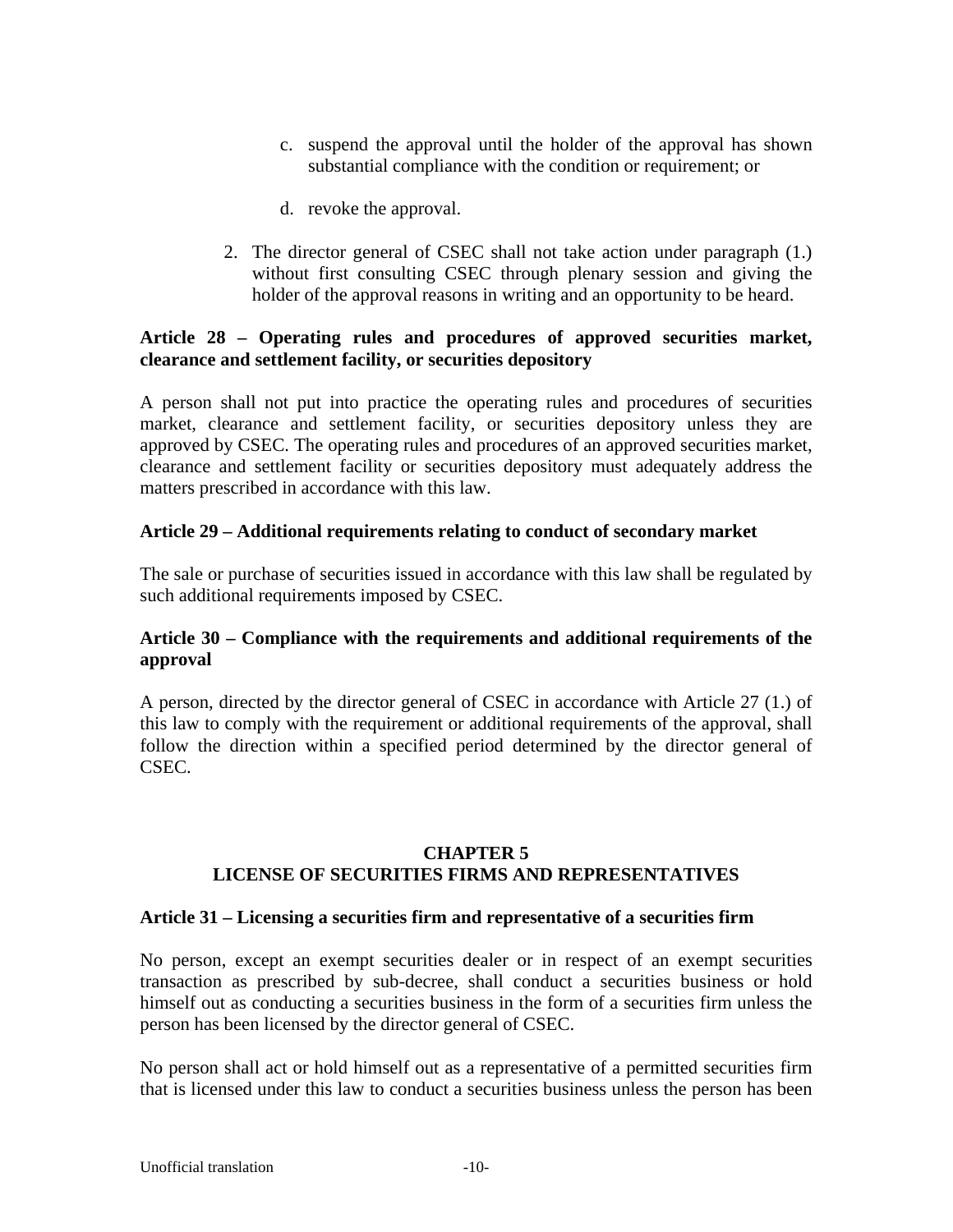licensed by the director general of CSEC as a representative of the securities firm in accordance with this law.

#### **Article 32 – Application for license**

Application for license shall be processed as follows:

- 1. A person may make an application for a license to operate a securities business or act as a securities representative by lodging an application with the director general of CSEC in the form prescribed and paying the prescribed fee determined by CSEC.
- 2. The director general of SECS may require an applicant to supply such further information as it considers necessary and may refuse to proceed with the application until such information is supplied.

#### **Article 33 – Consideration of application**

A decision made for granting license and requirements of license must be considered as follows:

- 1. The director general of CSEC may grant a license to an applicant to operate a securities business or carry out the activities of a securities representative if he/she is satisfied that the applicant meets the requirements prescribed by CSEC. During the life of the license, if the conditions as prescribed by CSEC vary, the applicant shall continue to comply with the varying conditions.
- 2. The director general of CSEC shall not refuse to grant an applicant a license without first giving the applicant the reasons in writing and giving the applicant an opportunity to be heard.
- 3. If the director general of CSEC grants a license under paragraph (1.):
	- the license granted shall be subject to any provisions and conditions prescribed by CSEC;
	- the license granted shall be subject to such conditions or restrictions as he/she considers appropriate, including conditions restricting the license holder to carrying out particular categories of activity that may be carried out under the type of license sought; and
	- at any time during the life of the license, the director general of CSEC may, following the decision made by CSEC, impose additional conditions on the license or vary or revoke such additional conditions.

#### **Article 34 – Suspension and revocation of license**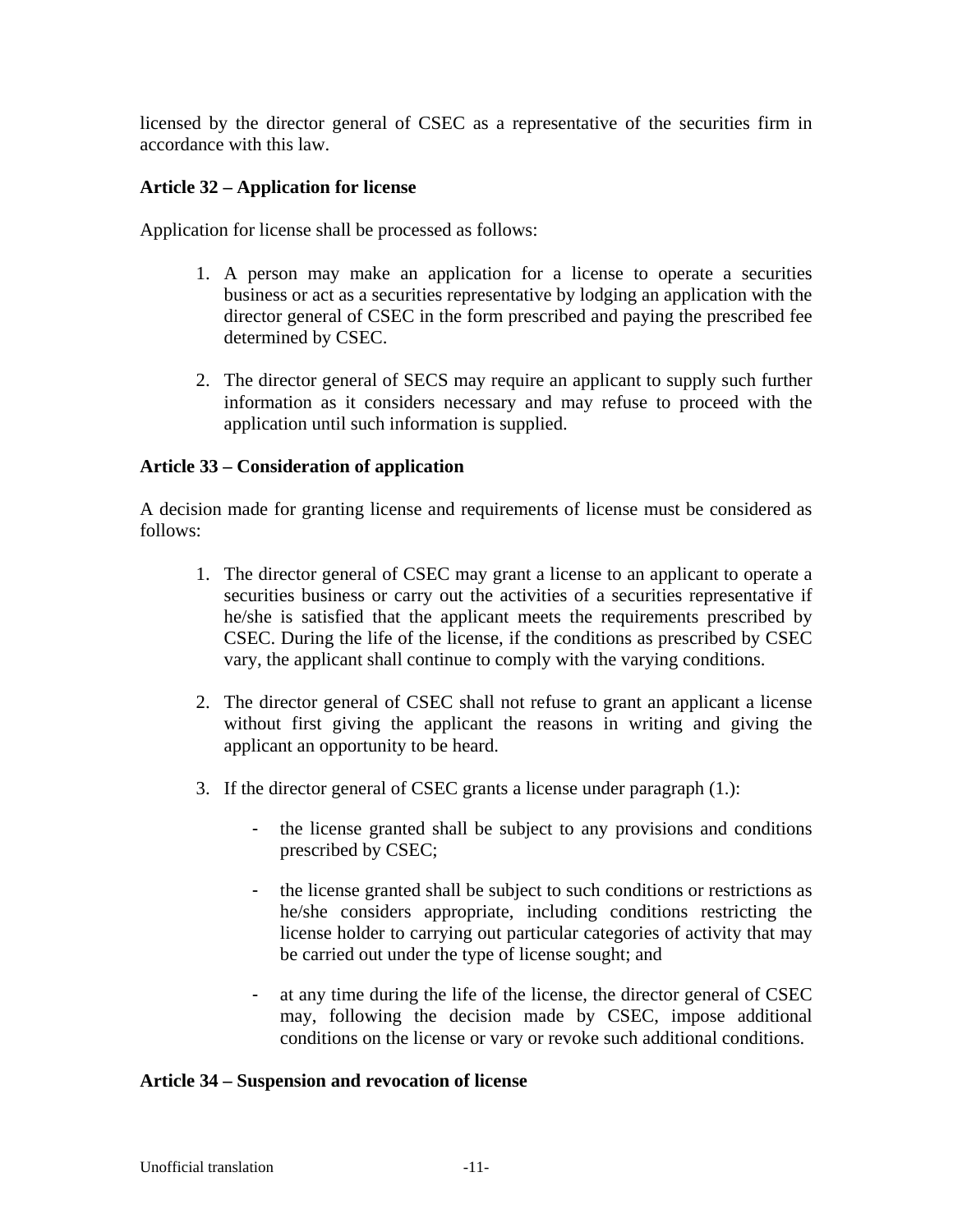Measures taken against license holders include the following:

- 1. If, after the grant of a license under this Chapter, the director general of CSEC is satisfied that the license holder has contravened a condition of the license or a requirement imposed by CSEC or any requirement prescribed in accordance with this law, the director general of CSEC may do any of the following:
	- direct the license holder to comply with the condition or additional requirement;
	- impose restrictions on the license;
	- suspend the license until the license holder has shown substantial compliance with the condition or requirement; or
	- revoke the license.
- 2. The director general of CSEC shall not take action under paragraph (1.) without first giving the license holder reasons in writing and an opportunity to be heard.

# **Article 35 – Conditions of license and grant of license to investment advisor, securities dealers and other participants**

Conditions of license and the grant of license to investment advisor, securities dealers and other participants in a securities market, clearing and settlement facilities or securities depository shall be imposed and made by CSEC.

# **Article 36 – Register of license holders**

The director general of SECS shall create and keep the register of licenses it grants in such form as it considers appropriate specifying any necessary information.

# **Article 37 – Compliance with conditions and additional conditions of license**

A person who receives a direction from the director general of CSEC under Article 34 (1.) of this law to comply with a condition or requirement of a license must comply with the direction within the time specified by the director general of CSEC.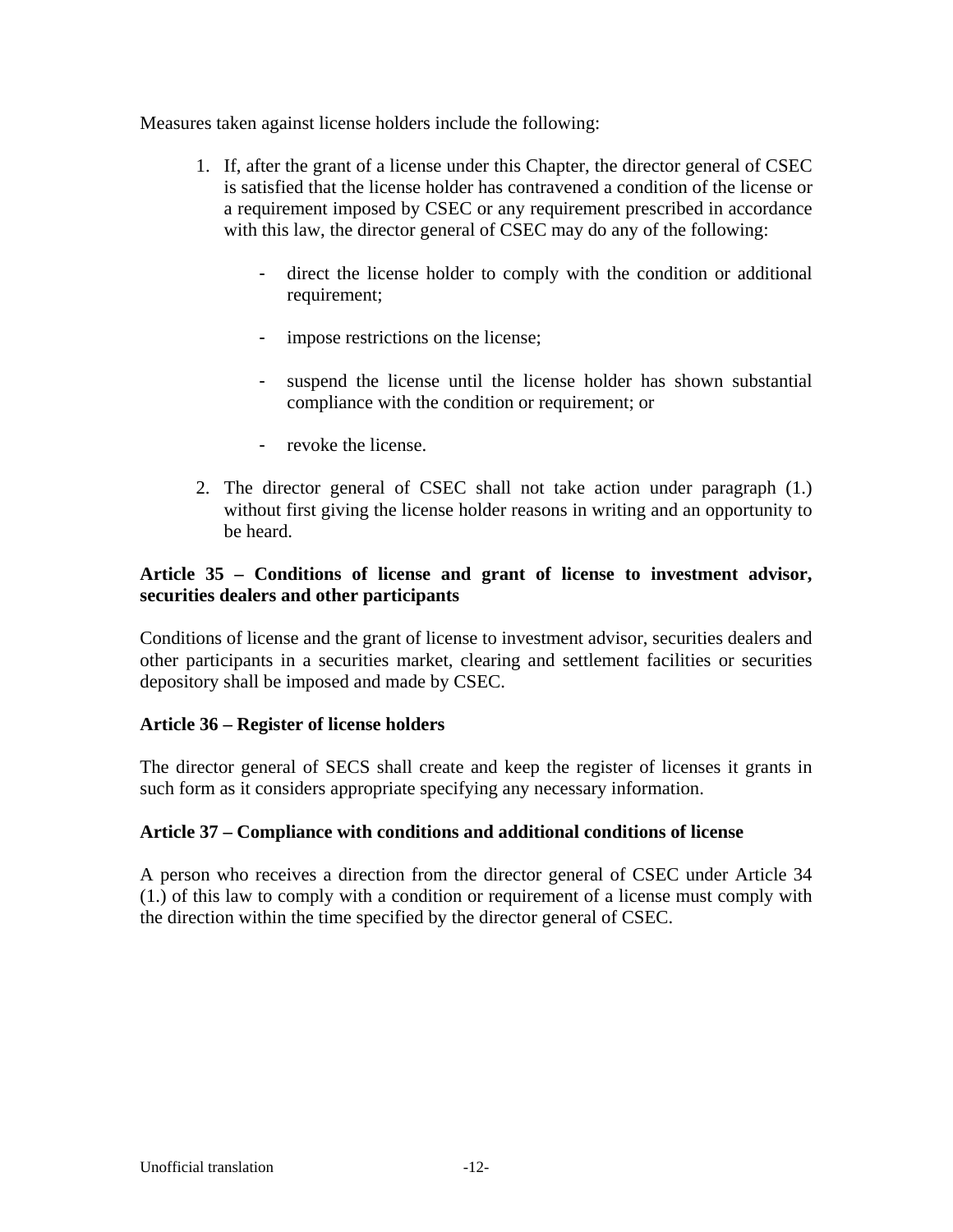#### **CHAPTER 6 CORPORATE GOVERNANCE AND CONTROL OF ISSUER**

#### **Article 38 – Governance requirements with respect to public limited companies or other permitted entities**

Public limited companies or other permitted entities that have issued or sold securities to the public members in the Kingdom of Cambodia shall strictly adhere to existing laws and regulations and any requirements with respect to the governance of a public limited company as prescribed by CSEC for the interest of the conduct of the securities market and protection of the investing public.

#### **Article 39 – Adoption of corporate control requirements**

Corporate control requirements may be prescribed by CSEC in order to regulate:

- the acquisition of control over the voting shares in a public limited company or permitted entity that has issued voting shares to members of the public. The prescribed requirements ensure that the acquisition of control over the voting shares in the company or entity takes place in a fair and informed way, and
- the disclosure of the ownership of a substantial holding of voting shares of a public limited company or permitted entity that has issued voting shares to members of the public. The prescribed requirements ensure that the holders of the voting shares in a public limited company or permitted entity know the identity of owners of a substantial holding of voting shares in the company or permitted entity.

# **CHAPTER 7 PROHIBITED BEHAVIOUR IN RELATION TO SECURITIES**

#### **Article 40 – Insider dealing**

An insider of a public limited company or permitted entity includes:

- the general managers, directors, management and staff of the company or permitted entity and shareholders in the company or entity that hold at least 5 (five) percent of the issued voting capital of the company or entity and any other individual whose relationship with the company or entity gives them possession or access to confidential information regarding the activities of the company or entity; and
- the Chairperson, members, director general, directors and staff of CSEC and other concerned officers of the Royal Government or staff of an entity approved or licensed by the director general of CSEC as intermediaries in the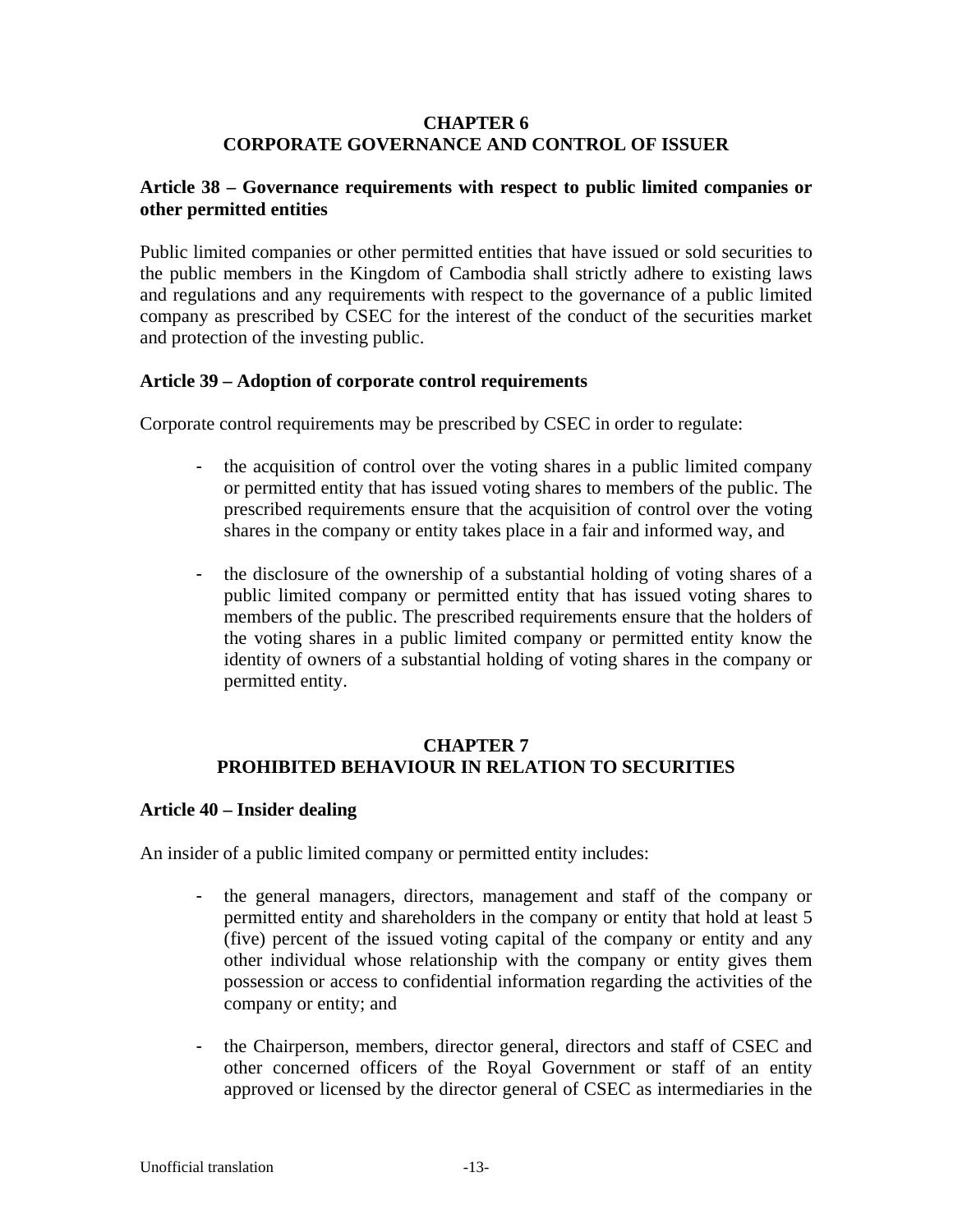securities market who, due to their position, are in possession of or have access to confidential information regarding the activities of the company or entity.

Insider information means any information in relation to securities that have been or and will be issued by a public limited company or permitted entity which has not yet been made generally available but which, upon disclosure to members of the public, would be likely to have a material effect on the price or other trading aspects of those securities.

An insider as defined in Paragraph 1 must not:

- take advantage of insider information as prescribed in Paragraph 2, either directly or indirectly, when dealing in securities of the public limited company or permitted entity for the purpose of making a profit or avoiding a loss; or
- provide insider information to another individual or legal entity for the purpose of enabling that individual or legal entity to make a profit or avoid a loss.

#### **Article 41 – False trading and market manipulation**

A person must not knowingly or recklessly:

- 1. Do, or omit to do an act, if that act or omission has or is likely to have the effect of creating a false or misleading appearance of active trading in securities traded on a securities market conducted in Cambodia; or
- 2. Enter into a fictitious or artificial transaction or arrangement in relation to securities if that transaction results in:
	- the price for trading in securities on a securities market conducted in Cambodia being maintained, inflated or depressed; and
	- fluctuations in the price for trading in securities on a securities market conducted in Cambodia.

#### **Article 42 – False or misleading statements**

A person must not make a statement, or disseminate information if:

- 1. the statement or information is false in a material particular or is materially misleading;
- 2. the statement or information is likely to: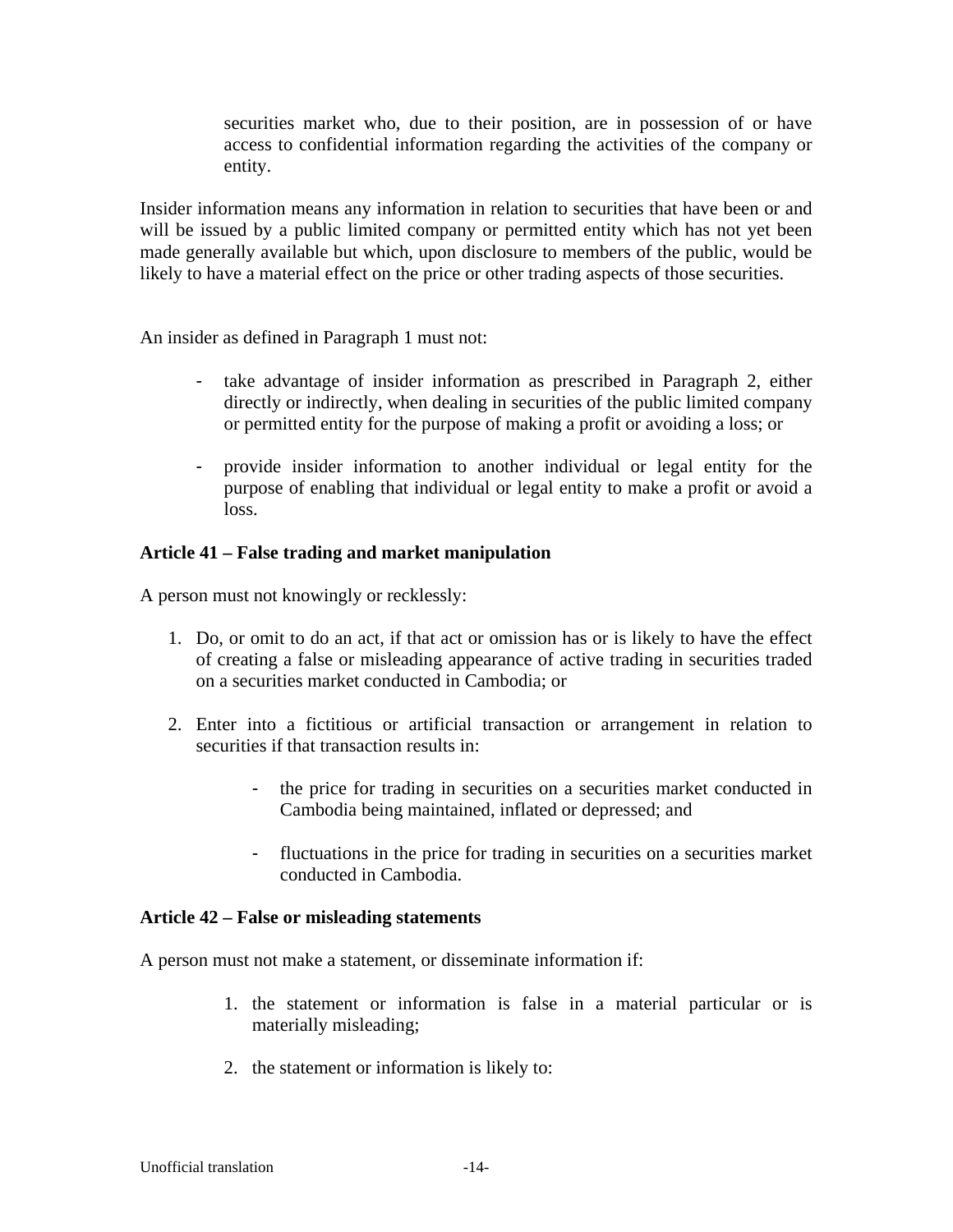- induce persons in Cambodia to subscribe for, buy or sell securities; or
- have the effect of increasing, reducing, maintaining or stabilizing the price of trading in securities on a securities market conducted in Cambodia.
- 3. When the person makes the statement or disseminates the information:
	- the person does not care whether the statement or information is true or false; or
	- the person knows or ought to have known that the statement or information is false or misleading.

# **CHAPTER 8 DISPUTE RESOLUTION AND SANCTIONS**

#### **Article 43 – Mediation of dispute**

For any dispute arising in relation to the conduct of securities business the disputing parties may submit the case to CSEC for mediation before filing a lawsuit to a court, except a criminal case.

#### **Article 44 – Procedure for mediation and dispute resolution**

After receiving a lawsuit, CSEC shall interrogate both parties about subject matters of the dispute and makes efforts to mediate them in accordance with laws, rules and regulations.

Result of mediation shall be kept in a record made by CSEC stating whether or not both parties agree with the mediation. The mediation record must be signed by CSEC and all parties concerned each of whom must be provided with a copy of the record.

Any agreement reached in the presence of CSEC shall be effective for being executed.

In case the mediation has failed, each party may refer an unsettled mediation record to a competent arbitral tribunal or appeal to a competent court. Valid period of the appeal to the arbitral tribunal or the court shall be of 90 (ninety) days, otherwise the rights to appeal will lose.

#### **Article 45 – Additional measures taken by CSEC**

Adding to the measures taken by CSEC issued in accordance with this law CSEC may take additional actions as follows:

1. In case of a breach of this law or regulations prescribed in accordance with this law or a breach of other relevant laws the director general of CSEC may: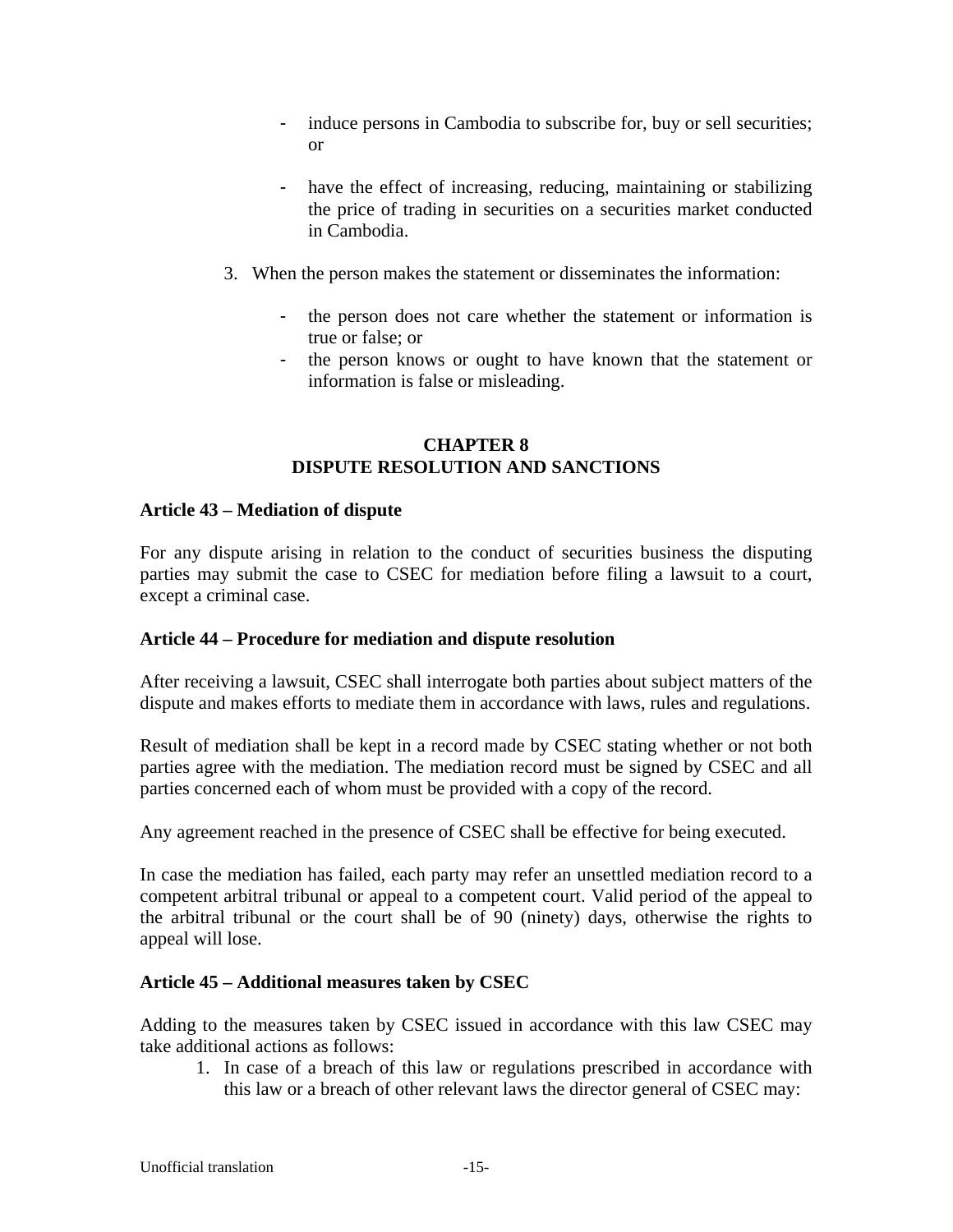- Issue a warning letter to a person who has contravened any provisions of this law and other related laws;
- Issue an order to a person who has contravened any provision of this law and other relevant laws requiring them to compensate any damage, occurred according to the offensives committed on a specific date, pursuant to this law or other relate laws ;
- Request a competent court to issue a warrant requiring the person who has contravened any provision of this law or other related laws to compensate any damage occurred at the discretion of the court.
- Take measure of transactional fine or impose administrative punishment against the person who has contravened any requirement of the laws. Type of administrative punishment shall be determined by CSEC.
- Temporarily suspend or terminate the work of the director general, directors, management, or senior staff of the licensed company or permitted entity.
- Select and grant power to a competent person to oversee business activities or other related activities of a licensed legal entity or permitted entity. The person must submit reports to the director general of CSEC in an accordance with the contract made with the director general of CSEC; and
- Restrict or terminate any specific or general activity conducted by a licensed legal entity or permitted entity whether or not those activities have been conducted according to the requirements of the license or approval granted by the director general of CSEC.
- 2. In case the CSEC is satisfied that a licensed legal entity or permitted entity may become insolvent or have financial problem the director general of CSEC may use its power to appoint or request a court to appoint a competent person as a provisional administrator in order to manage and re-run or liquidate the legal entity in accordance with the Insolvency Law of the Kingdom of Cambodia or other rules and regulations prescribed in sub-decree in accordance with this law. In case there is a conflict between the provisions of this law and the Insolvency Law the provisions of this law shall be referred to.

#### **Article 46 – Right to complaint about decision made by CSEC**

A person who is not satisfied with any measure taken or decision made by CSEC may file their complaint to a competent court for review of the measure taken or decision made.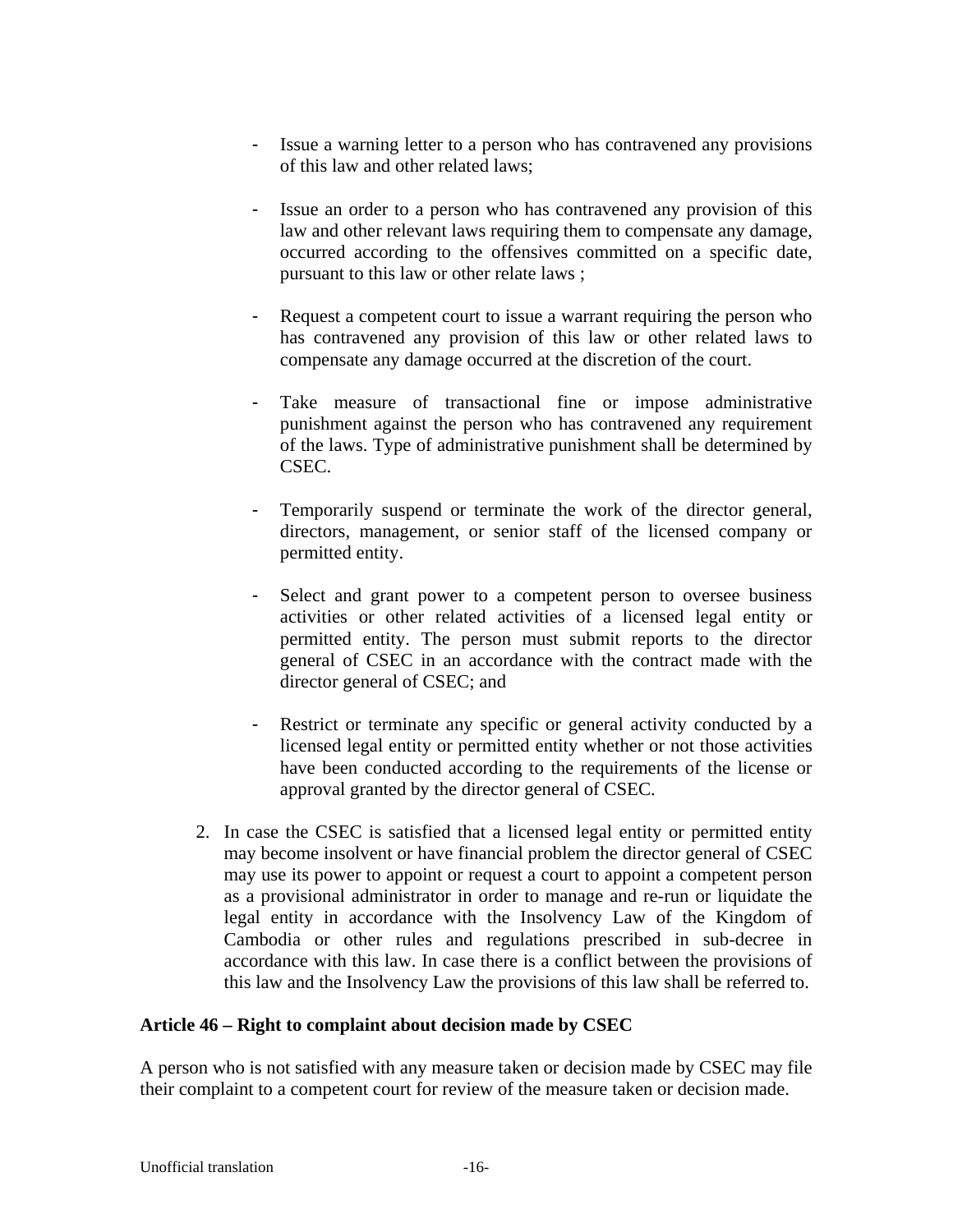# **CHAPTER 9 PENALIES**

#### **Article 47 – Illegal issuing and offering securities**

Any person who issues and offers securities without approval from CSEC shall be liable to a term of imprisonment 1 (one) to 5 (five) years and to a fine of 2,000,000 (two millions) Riels to 10,000,000 (ten millions) Riels.

Any legal entity who commits offenses as stated in Paragraph 1 above shall be liable to a fine of 20,000,000 (twenty millions) Riels to 500,000,000 (five hundred millions) Riels.

#### **Article 48 – Illegal public offer of securities**

Any person who makes a public offer of securities in Cambodia without fulfilling the requirements prescribed under Article 16 of this Law shall be liable to a term of imprisonment of 1 (one) to 5 (five) years and to a fine of 2,000,000 (two millions) Riels to 10,000,000 (ten millions) Riels.

Any legal entity who commits offenses as stated in Paragraph 1 above shall be liable to a fine of 20,000,000 (twenty millions) Riels to 500,000,000 (five hundred millions) Riels.

#### **Article 49 – Act concerning additional disclosure document or substitute disclosure document**

A person or company, who proposes registration of disclosure document, or any securities issuer who has contravened requirements stipulated in Paragraph 1 of Article 20 of this Law or disseminates additional disclosure document or supplementary disclosure document without the approval of and registration at CSEC shall be liable to a term of imprisonment of 1 (one) to 5 (five) years and to a fine of 2,000,000 (two millions) Riels to 10,000,000 (ten millions) Riels.

Any legal entity who commits offenses as stated in Paragraph 1 above shall be liable to a fine of 20,000,000 (twenty millions) Riels to 500,000,000 (five hundred millions) Riels.

#### **Article 50 – Illegal operation of securities market, clearance and settlement facility or securities depository**

Any person who operates a securities market, clearance and settlement facility or securities depository without approval of the director general of CSEC in accordance with this law or other existing laws shall be liable to a term of imprisonment of 1 (one) to 5 (five) years and to a fine of 2,000,000 (two millions) Riels to 10,000,000 (ten millions) Riels.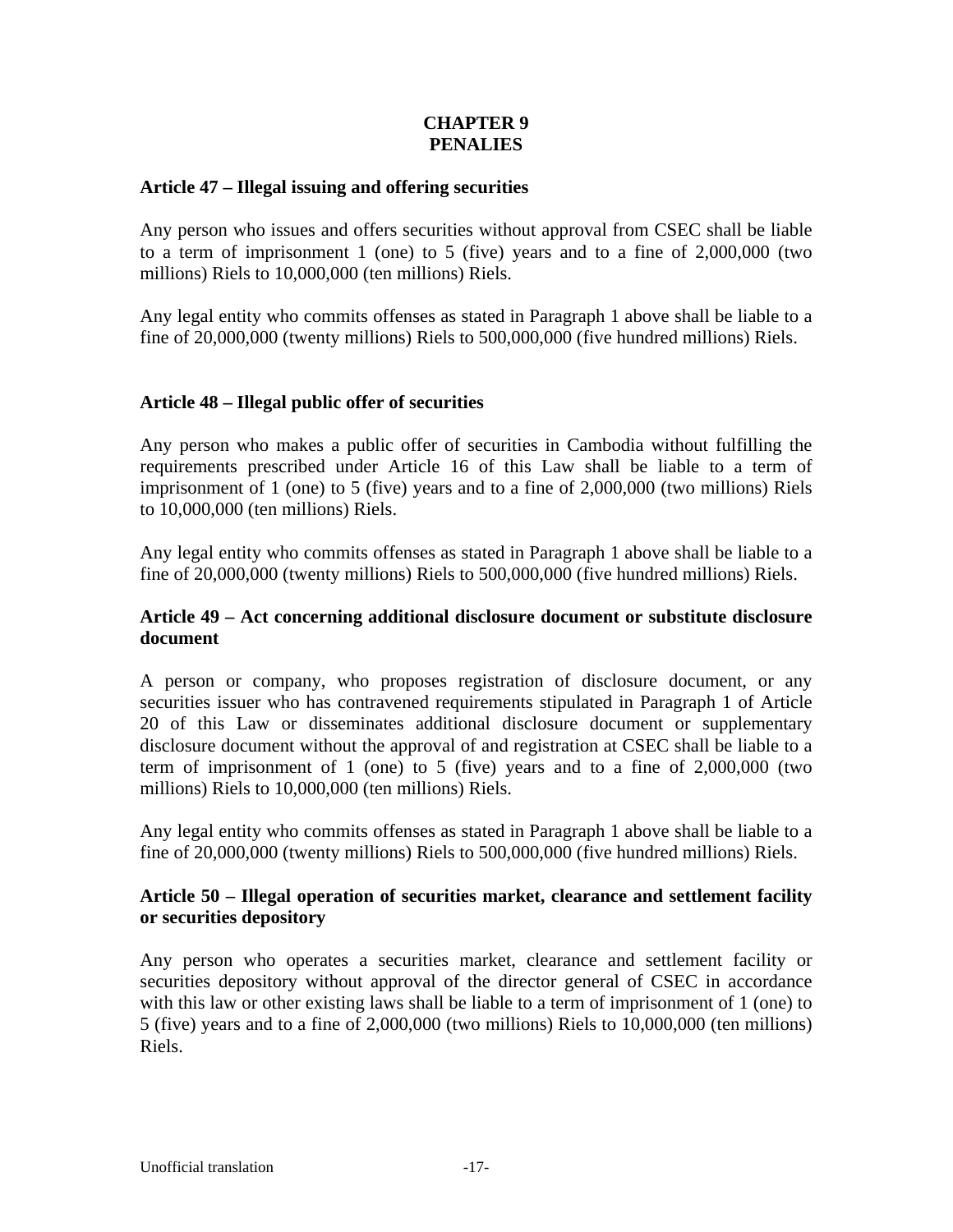Any legal entity commits offenses as stated in Paragraph 1 above shall be liable to a fine of 20,000,000 (twenty millions) Riels to 500,000,000 (five hundred millions) Riels.

#### **Article 51 – Illegal operating rules and procedures of securities market, clearance and settlement facility or securities depository**

Any person who put into practice the operating rules and procedures of securities market, clearance and settlement facility, or securities depository without approval by CSEC shall be liable to the CSEC's transactional fine of 20,000,000 (twenty millions) Riels to 200,000,000 (two hundred millions) Riels.

#### **Article 52 – Operate securities business without a license**

Except for exempt securities dealers or those involved in operation of exempt securities, any person, who conducts a securities business or hold himself out as conducting securities business in the form of a securities firm, or any person, who act or hold himself out as a representative of a securities firm to conduct a securities business, without a license granted by the director general of CSEC shall be liable to a term of imprisonment of 1 (one) to 5 (five) years and to a fine of 2,000,000 (two millions) Riels to 10,000,000R (ten millions) Riels.

Any legal entity who commits offenses as stated in Paragraph 1 above shall be liable to a fine of 20,000,000 (twenty millions) Riels to 500,000,000 (five hundred millions) Riels

# **Article 53 – Non-compliance with the CSEC's instruction**

Any person who contravenes the provisions of Article 30 and 37 of this law shall be liable to the CSEC's transactional fine of:

- a. 5,000,000 (five millions) Riels to 50,000,000 (fifty millions) Riels in case the person is an individual.
- b. 20,000,000 (twenty millions) Riels to 200,000,000 (two hundred millions) Riels in case the person is a legal entity.

#### **Article 54 – Offenses as insider trading, false trading and market manipulation, false or misleading statements**

Any person who contravenes the provisions of Article 40 (3), Article 41 with intention, and Article 42 of this law shall be liable to a term of imprisonment of 5 (five) to 10 (ten) years and to a fine of 20,000,000 (twenty millions) Riels to 100,000,000R (one hundred millions) Riels.

Any legal entity who commits offenses as stated in Paragraph 1 above shall be liable to a fine of 50,000,000 (fifty millions) Riels to 1,000,000,000 (one thousand million) Riels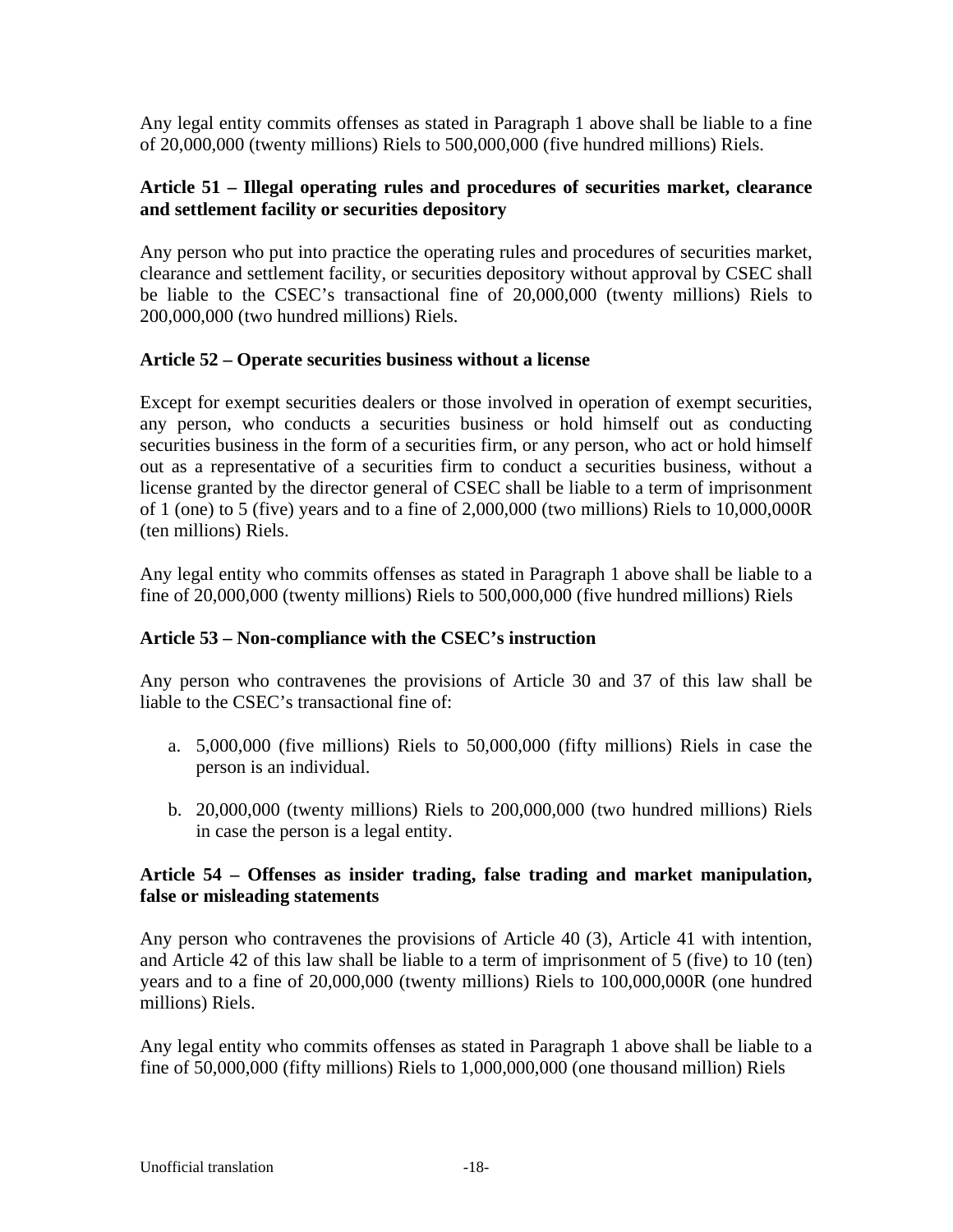#### **Article 55 – Additional punishments applicable to natural persons**

For offenses as stated in this law, one or more additional punishments may be publicized as follows:

- 1. Prohibition from entering profession forever or for a period not exceeding 5 years if the offense has been committed in doing the professional work or in an occasion of doing the professional work;
- 2. Prohibition from driving all kinds of vehicle for a period not exceeding 5 years
- 3. Prohibition from residence for a period not exceeding 10 years for criminal offences, and 5 years for misdemeanor
- 4. Prohibition of convict from entering and residing in the territory of the Kingdom of Cambodia forever or for a period not exceeding 5 years
- 5. Confiscation of any instruments, materials or items that were used to commit the infraction or were intended to be used to commit the infraction
- 6. Confiscation of items or fund involved in the infraction
- 7. Confiscation of earnings or properties yielded by the infraction
- 8. Confiscation of utensils, materials and furnishings in the premises where the infraction was committed
- 9. Confiscation of one or more vehicles of verdict
- 10. Closure of establishment that was utilized for the preparation or commitment of the infraction forever or for a period not exceeding 5 years
- 11. Prohibition from conducting business in the premise that opens to or is used by public forever or for a period not exceeding 5 years
- 12. Exclusion from securities market
- 13. Posting of the passing of sentence for a period not exceeding 2 months
- 14. Publication of the passing of sentence in the print media
- 15. Broadcasting the passing of sentence by means of audiovisual communication for a period not exceeding 8 days.

# **Article 56 – Legal persons' responsibilities for criminality**

Legal persons shall be criminally liable, in relation to the offences prescribed in this law, for the offenses committed by organization or representatives for its benefits.

Criminal liability of the legal person does not exclude the criminal liability of natural persons involving in those offences.

# **Article 57 – Additional punishments applicable to legal persons**

A legal person who commits the offenses as prescribed in this law shall be liable to one or more additional punishments as follows:

- Dissolution:
- Being placed under court inspection
- Prohibition from practicing one or more activities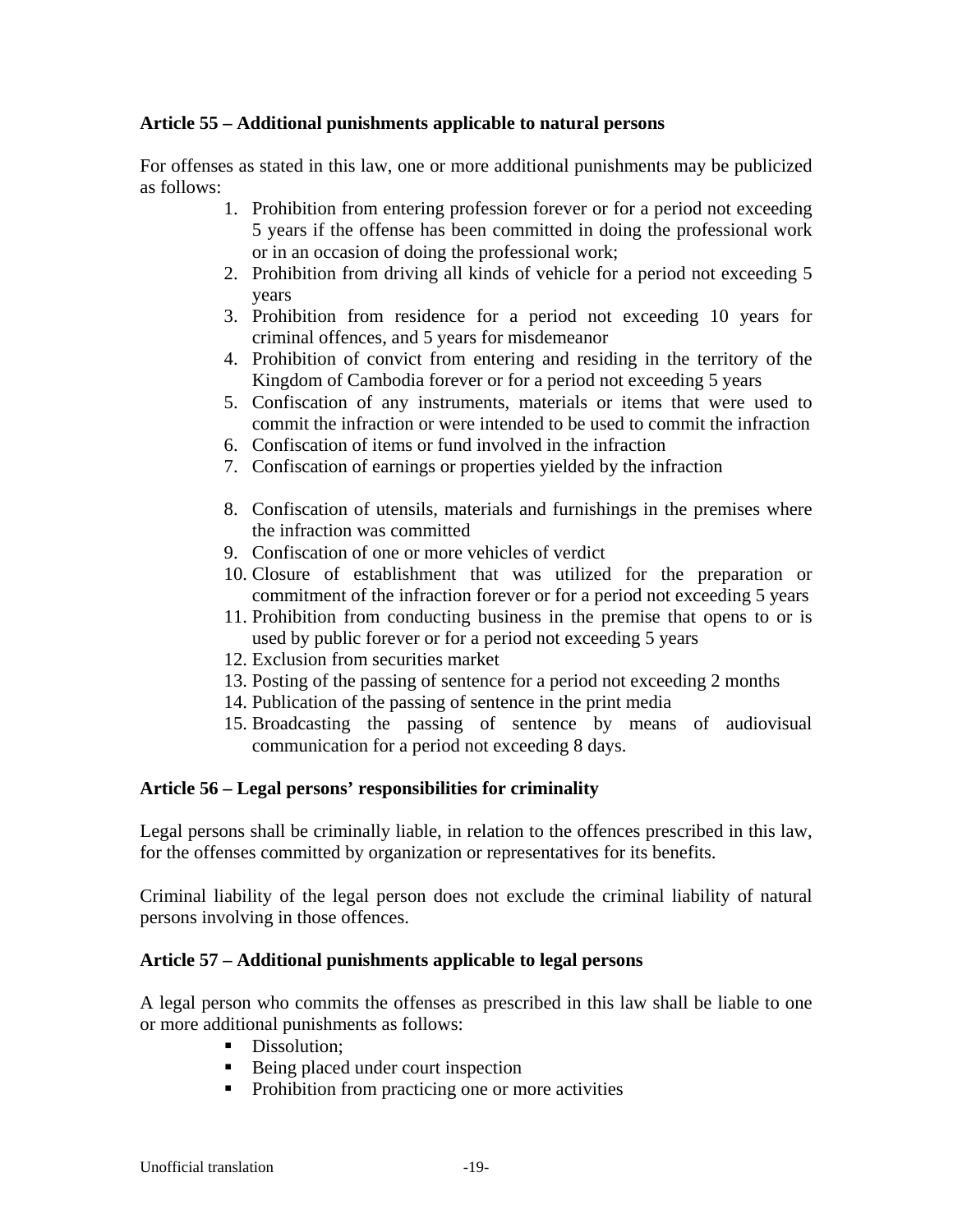- Exclusion from securities market
- Prohibition from going public for funds saving
- **Confiscation of items or fund involved in the infraction**
- Confiscation of earnings or properties yielded by the infraction
- Posting of the passing of sentence
- Publication of the passing of sentence in the print media or broadcasting it by means of audiovisual communication.

# **CHAPTER 10 Final PROVISIONS**

#### **Article 58 – Contrary provisions**

All existing provisions contrary to this Law are hereby abrogated.

|              | the Royal Palace, Phnom Penh, 19 October 2007 |
|--------------|-----------------------------------------------|
| PRL.0710.545 | (His Royal Signature)                         |
|              | Norodom Sihamoni                              |

 Has informed to His Royal Highness for signature Prime Minister (Signature) Hun Sen

> Has informed to Samdech Prime Minister Senior Minister, Minister of Economy and Finance (Signature) Keat Chhon

 No. 502 CL For Copy and Distribution Phnom Penh, 23 October 2007 Deputy Secretary General of the Royal Government (Signature and Seal) KHUN CHINKENG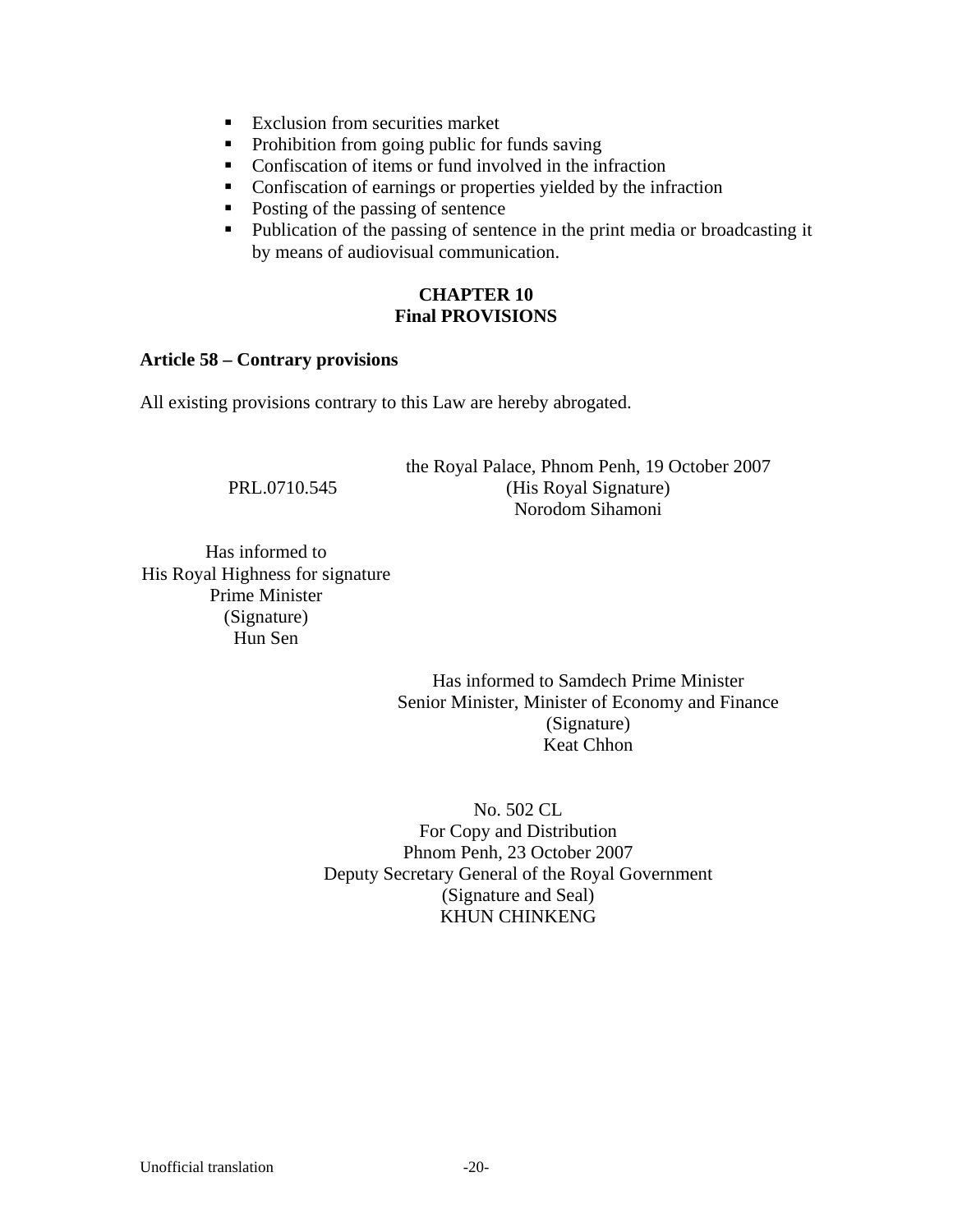# **ANNEX TO THE LAW ON THE ISSUANCE AND TRADING OF NON-GOVERNMENT SECURITIES GLOSSARY TO BE USED IN THIS LAW**

**Substantial Share Holding:** means, in relation to the total number of voting shares that a person or related party or associate of the person has control over in a public limited company or permitted entity, a percentage of 5% (five) or more of the total voting shares in the company.

**Underwriting Agreement:** means an agreement, including a sub-underwriting agreement, under which a person that is licensed under this Law to conduct a securities business undertakes to subscribe for or purchase all or a portion of securities that have not been subscribed or purchased pursuant to a public offer of the securities for subscription, purchase or sale by the closing date for public subscriptions, purchases or sales, whether on a firm commitment or best efforts basis.

**Securities Firm:** means a company or partnership that is licensed in accordance with this Law to conduct a securities business.

**Public Limited Company:** means a company that is incorporated and registered in accordance with the Law on Commercial Enterprises for the purpose of issuing securities to members of the public.

**Partnership:** means a general or limited purpose business association formed by individuals and registered in accordance with the Law on Commercial Enterprises.

**Company:** means a private or public limited company incorporated and registered under the Law on Commercial Enterprises.

**Securities and Exchange Commission of Cambodia:** means a legal entity established under this Law to manage and regulate securities business.

**Court:** means a competent court established in the Kingdom of Cambodia to hear and determine civil or criminal actions arising under this Law.

**Securities Representative:** means a person who is employed by or acts by arrangement with a securities firm to perform any of the functions of the securities firm for which a license under this Law is required. It shall include any director general, director, officer or employee of a company or any partner or employee of a partnership who performs any of these functions on behalf of the securities firm.

**Securities Market**: means a market, exchange or place at which, or a facility by which, offers to acquire or dispose of securities are regularly made or accepted.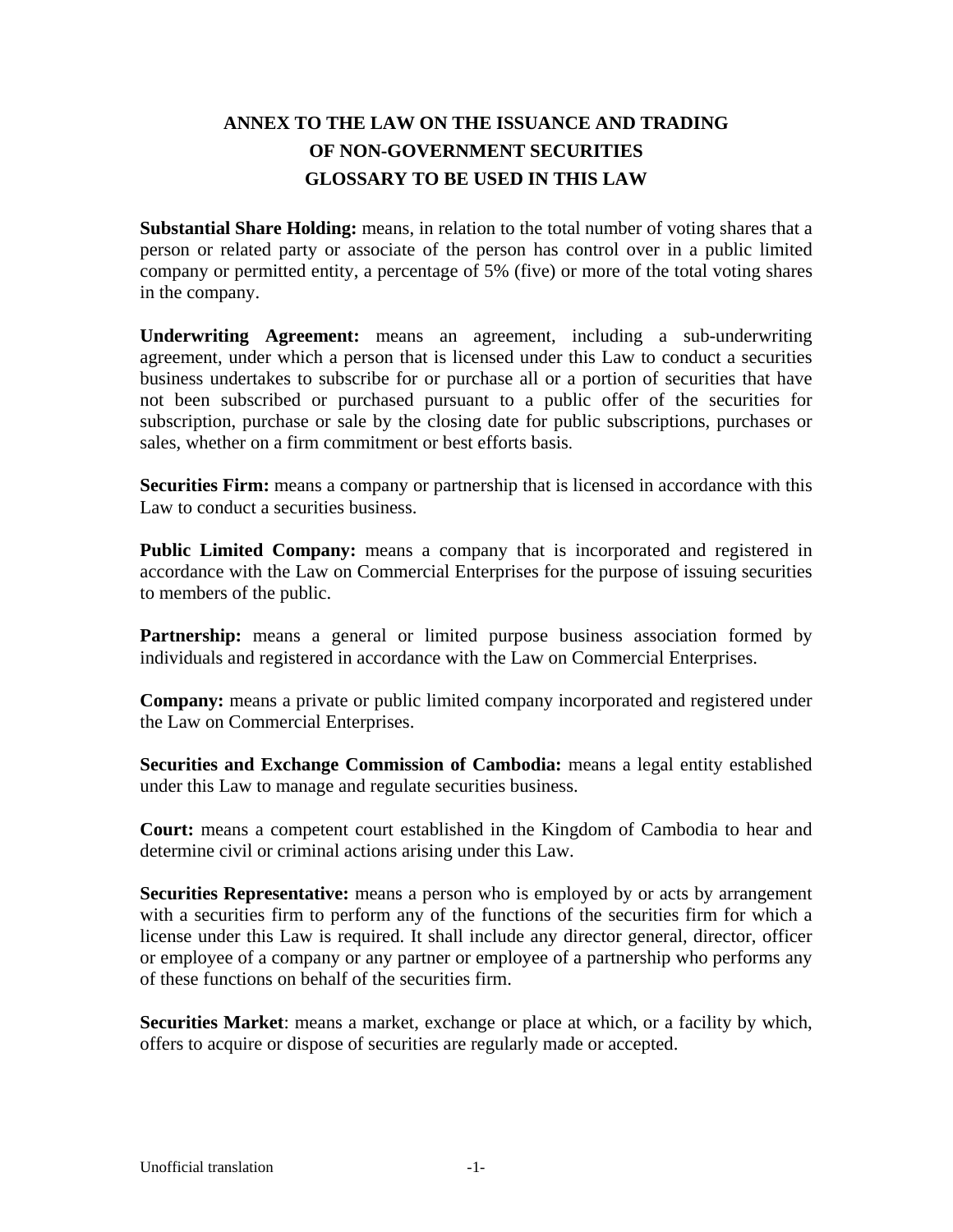**Dematerialized Form:** in relation to securities means a form of evidencing legal title to such securities which is generated or stored in electronic, digital or computerized form, with the capacity to be displayed and printed in a human readable form.

**Buy:** means all kinds of purchases made either directly or through electronic means or by subscription.

Permitted Entity: means a legal entity, other than a public limited company incorporated in Cambodia, that is permitted in accordance with the provision of this Law and other regulation to offer and issue securities to members of the public in Cambodia.

**Person:** means an individual or legal entity, including a company and partnership.

**Related Entity:** in relation to a company that makes a public offer of securities for subscription, purchase or sale means any of the following:

- (a) a founding shareholder of the company;
- (b) a close relative of a founding shareholder of the company;
- (c) a director of the company or of a subsidiary or holding company of the company;
- (d) a close relative of such a director; and
- (e) a subsidiary or holding company of the company or a subsidiary company of a holding company.
- (f) an individual or other legal entity stated in this Law or sub-decree.

**Securities Depository:** means a service by which a person agrees with another person (the client) to provide a service, whether or not the client is acting on behalf of any other person or persons, to:

- (a) hold or register the legal interest in securities or other financial instruments on behalf of, the client or another person nominated by the client;
- (b) have custody of the title to a security or other financial instrument, whether it is in the form of a certificate of title or in dematerialized form, as permitted by the operating rules of the securities depository, for or on behalf of the client or another person nominated by the client; or
- (c) provide such other services and facilities as are incidental to the provision of the services referred to in paragraphs (a) and (b).

**Exempt Securities Transaction:** means a transaction conducted by a specified person or category of persons for the subscription, purchase, issue, sale or transfer of securities as not requiring the person or category of persons to comply with the requirements of this Law.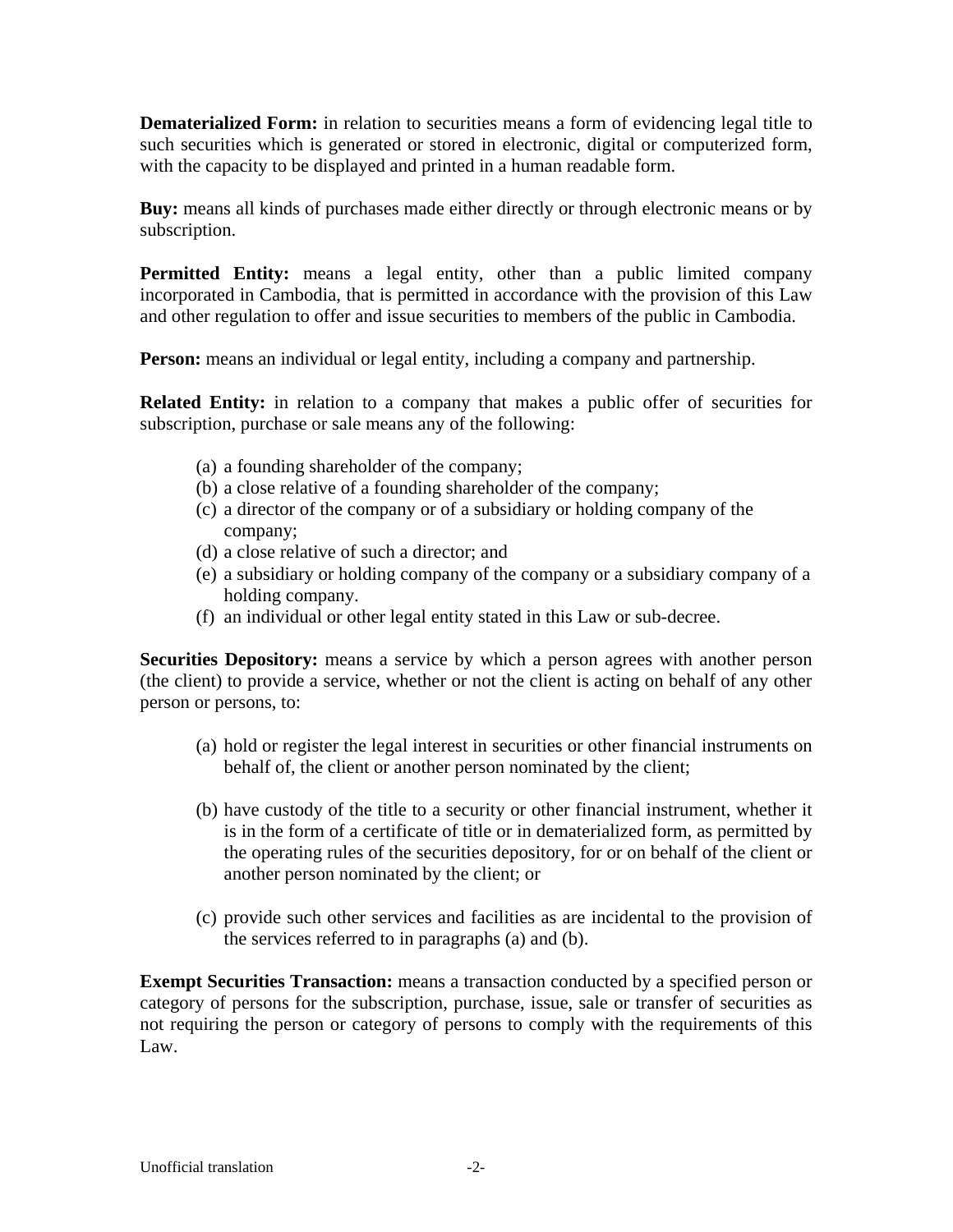**Clearance and Settlement Facility:** means a system that enables the parties to a transaction for the sale or purchase of securities to meet their obligations to each other, by verifying the details of the transaction and securing payment of the purchase price to the seller in exchange for the transfer of the securities to the purchaser.

**Interest in a Managed Investment Scheme:** means a legal interest, whether direct or indirect, in a scheme that has the following features:

- (a) people contribute money or money's worth to acquire rights (interests) to benefits produced by the scheme (whether the rights are actual, prospective or contingent and whether they are enforceable or not);
- (b) any of the contributions are to be pooled, or used in a common enterprise, to produce financial benefits, or benefits consisting of rights or interests in property, for members who hold interests in the scheme (whether as contributors to the scheme or as people who have acquired interests from holders) and the members do not have day-to-day control over the operation of the scheme (whether or not they have the right to be consulted or to give directions).

**Securities Dealer:** means a dealer who conducts securities business.

**Exempt Securities Dealer:** means a person who conducts any of the activities referred to in the definition of "securities business" and is prescribed by sub-decree or prakas as not being required to comply with the requirements of this Law.

**Voting Shares:** in a public limited company or permitted entity means any issued shares in the company or entity that confer voting rights on the registered holder of the shares.

**Non-government Securities:** means securities that are issued by a public limited company or other legal entity permitted to offer and issue securities to members of the public in Cambodia in accordance with laws, including:

- a) ownership securities such as share;
- b) debt securities such as bond;
- c) Interest in a Managed Investment Scheme;
- d) future instrument or derivative instrument related to securities based on a), b) and c) above;
- e) other financial instrument determined as securities.

**Equity Security:** means any legal interest in or right to shares in the share capital of a public limited company or similar foreign entity and includes voting and non-voting shares, partly paid shares and preference shares.

**Bearer Security:** means a security, the ownership of which is determined by physical possession rather than registration of the owner on a securities register maintained by or for the issuing entity.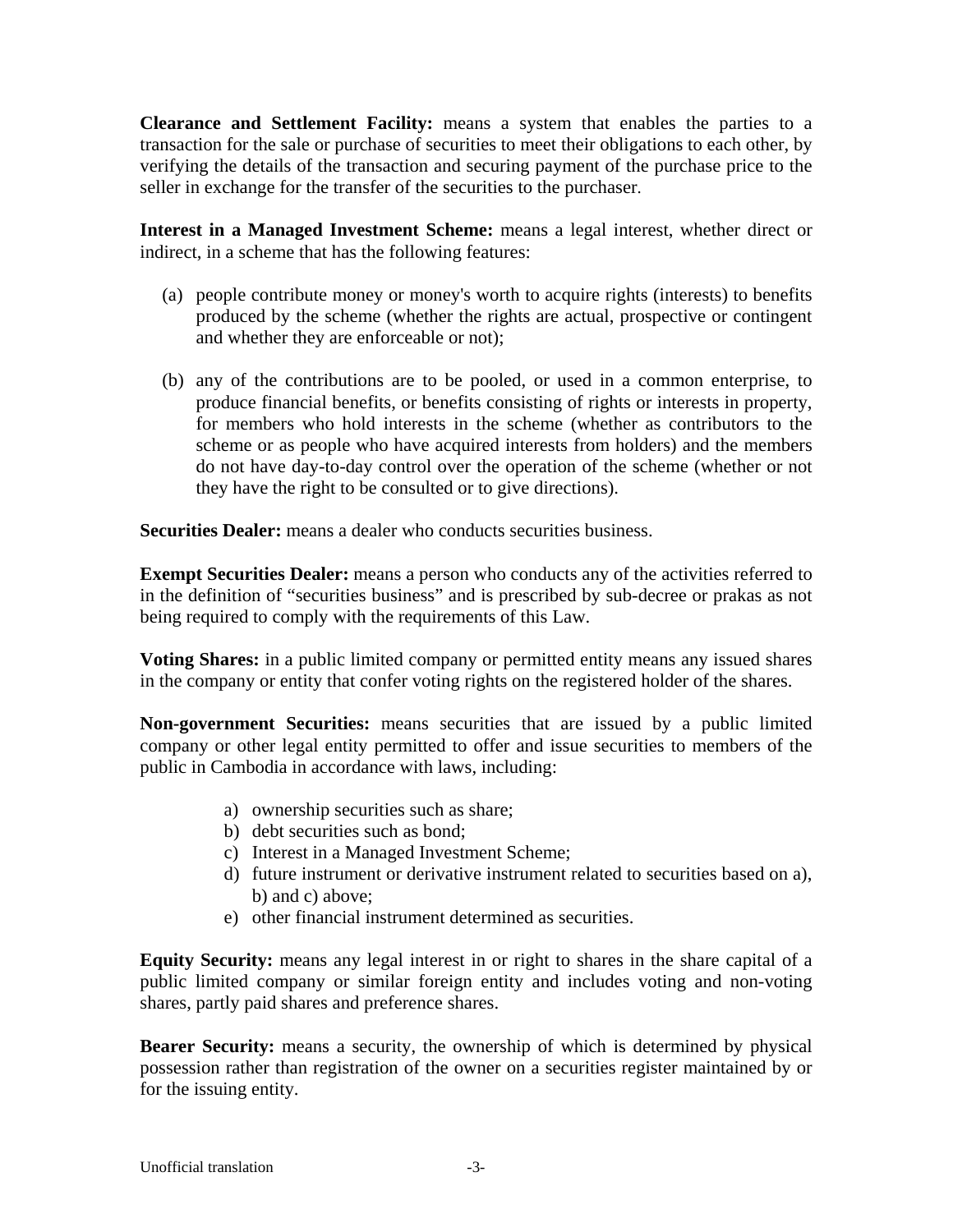**New Securities:** means a security that has not been previously issued or sold by the issuing company at the time a public offer in relation to the security is made in accordance with this Law.

**Debt Securities:** means an instrument issued by a person that evidences or acknowledges indebtedness of that person with respect to money lent to, or deposited with, or otherwise owing by, that person whether secured over other property or not.

**Minister:** means the Minister of Economy and Finance.

**Operating rules of a securities market, clearance and settlement facility or securities depository:** means the rules and procedures which govern membership of and participation in the market, facility or depository service and includes (1) the articles of incorporation of the operator of the market, facility or depository; and (2) the listing rules of a securities market.

**Associate:** means a person with whom the first person has an existing business relationship.

**Close Relative:** means a husband, wife, child, parent, sister or brother of the person with whom the relationship exists.

**Self Regulatory Organization:** means an organization that governs their members in a way of their business conduct.

Damage: mean compensation for damages.

**Public Offer:** means an invitation or offer to members of the public to subscribe for or purchase securities and includes: (1) an offer of securities for subscription, purchase or sale made to any section of the public, however selected; (2) an offer of securities for subscription, purchase or sale made to individual members of the public selected at random; (3) an offer of securities for subscription, purchase or sale made to a person who has become known to the person or entity making the offer as a result of an advertisement that was intended to promote the offer or invite the person to seek information or advice about investment in securities generally; and (4) the distribution of an advertisement, disclosure document or application form in relation to the subscription, purchase or sale of securities,

but does not include:

- a personal offer of securities for subscription, purchase or sale that is made only to a related entity or associate;
- **a** personal offer that is made to no more than 30 persons; or
- an invitation to a person to enter into an underwriting or sub-underwriting agreement with respect to an issue of securities.